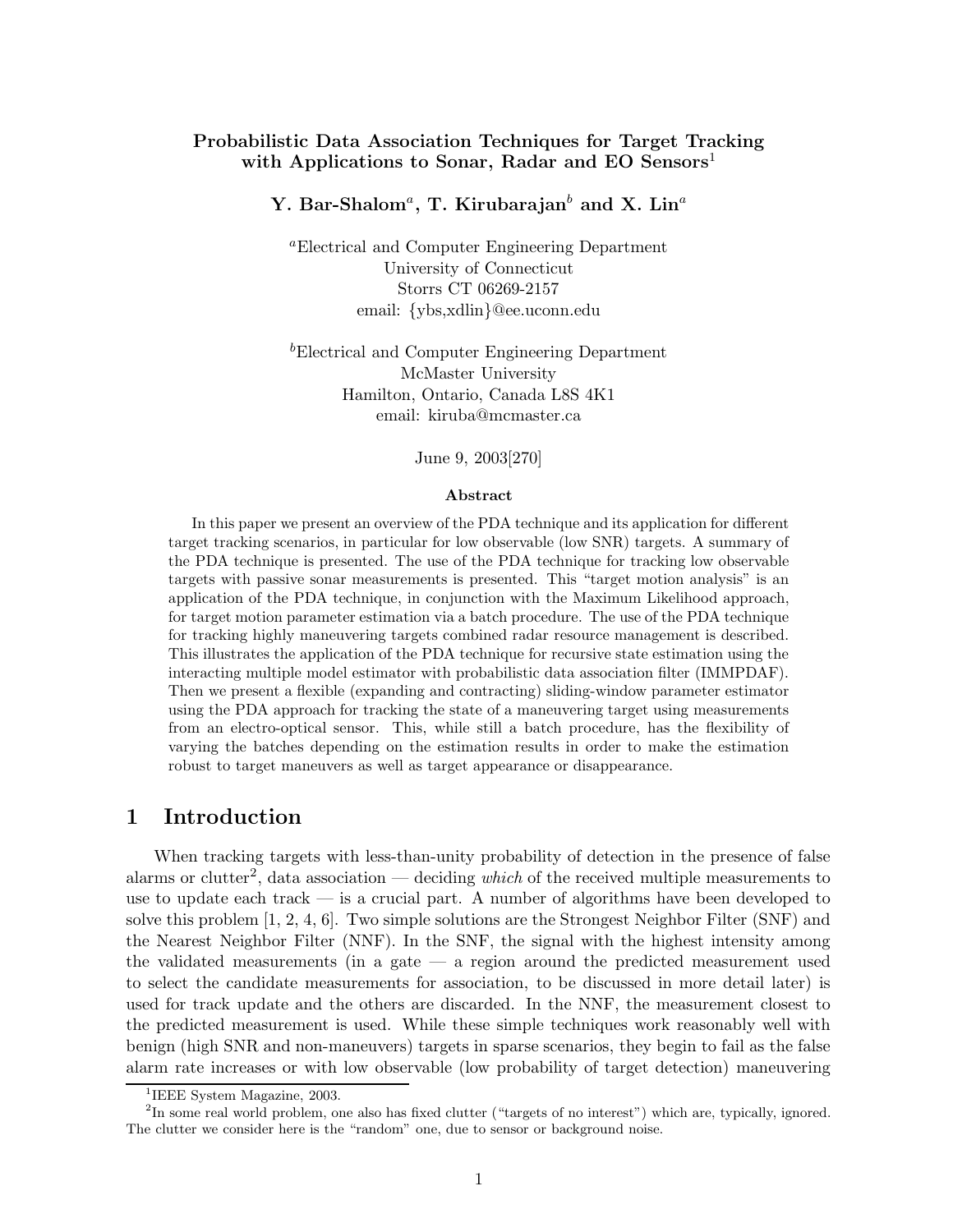targets [15, 19]. Instead of using only one measurement among the received ones and discarding the others, an alternative approach is to use all of the validated measurements with different weights (probabilities), known as Probabilistic Data Association (PDA) [4]. The standard PDA and its numerous improved versions have been shown to be very effective in tracking a single target in clutter [11, 19, 21, 13].

The data association problem becomes more difficult with multiple targets where the tracks compete for measurements. Here, in addition to a track validating multiple measurements as in the single target case, a measurement itself can be validated by multiple tracks, i.e., one faces contention among tracks for measurements. Many algorithms exist to handle this contention: the global nearest neighbor (GNN) approach makes "hard" assignments of measurements to tracks; the Joint Probabilistic Data Association (JPDA) algorithm is used to track multiple targets by evaluating the measurement-to-track association probabilities and combining them to find the state estimate [4]; the Multiple Hypothesis Tracking (MHT) or multiframe (S-dimensional) assignment [14, 25, 26] is a more powerful (but much more complex) algorithm that handles the multitarget tracking problem by evaluating the likelihood that there is a target given a sequence of measurements [6].

In the tracking benchmark problem [10] designed to compare the performance of different algorithms for tracking highly maneuvering targets in the presence of electronic countermeasures, the PDA-based estimator, in conjunction with the Interacting Multiple Model (IMM) estimator, yielded one of the best solutions with performance was comparable to that of the MHT algorithm [5, 19].

In this paper<sup>3</sup> we present an overview of the PDA technique and its application for different target tracking scenarios, in particular for LO (low SNR) targets. In Section 2 a summary of the PDA technique is presented. The use of the PDA technique for tracking low observable (LO) targets with passive sonar measurements is presented in Section 3. This "target motion analysis" (TMA) is an application of the PDA technique, in conjunction with the Maximum Likelihood (ML) approach, for target motion parameter estimation via a batch procedure. In Section 4 the use of the PDA technique for tracking highly maneuvering targets combined radar resource management is described. This illustrates the application of the PDA technique for recursive state estimation using the IMMPDAF. Section 5 presents a flexible (expanding and contracting) sliding-window parameter estimator using the PDA approach for tracking the state of a maneuvering target using measurements from an electro-optical (EO) sensor. This, while still a batch procedure, has the flexibility of varying the batches depending on the estimation results in order to make the estimation robust to target maneuvers as well as target appearance or disappearance.

# 2 Probabilistic Data Association

The Probabilistic Data Association (PDA) algorithm calculates the association probability that each validated measurement at the current time belongs to the target of interest. This probabilistic (Bayesian) information is used in a tracking filter, called PDA filter (PDAF), that accounts for the measurement origin uncertainty [4].

The following assumptions are made to obtain the recursive PDAF state estimator (tracker):

1. There is only one target of interest whose state evolves according to a dynamic equation driven by process noise.

<sup>&</sup>lt;sup>3</sup>In deference to a certain (non-equationphile) person's desires, this paper rose to the challenge of being (almost) totally equation challenged. An equationful version of this paper can be found in [18].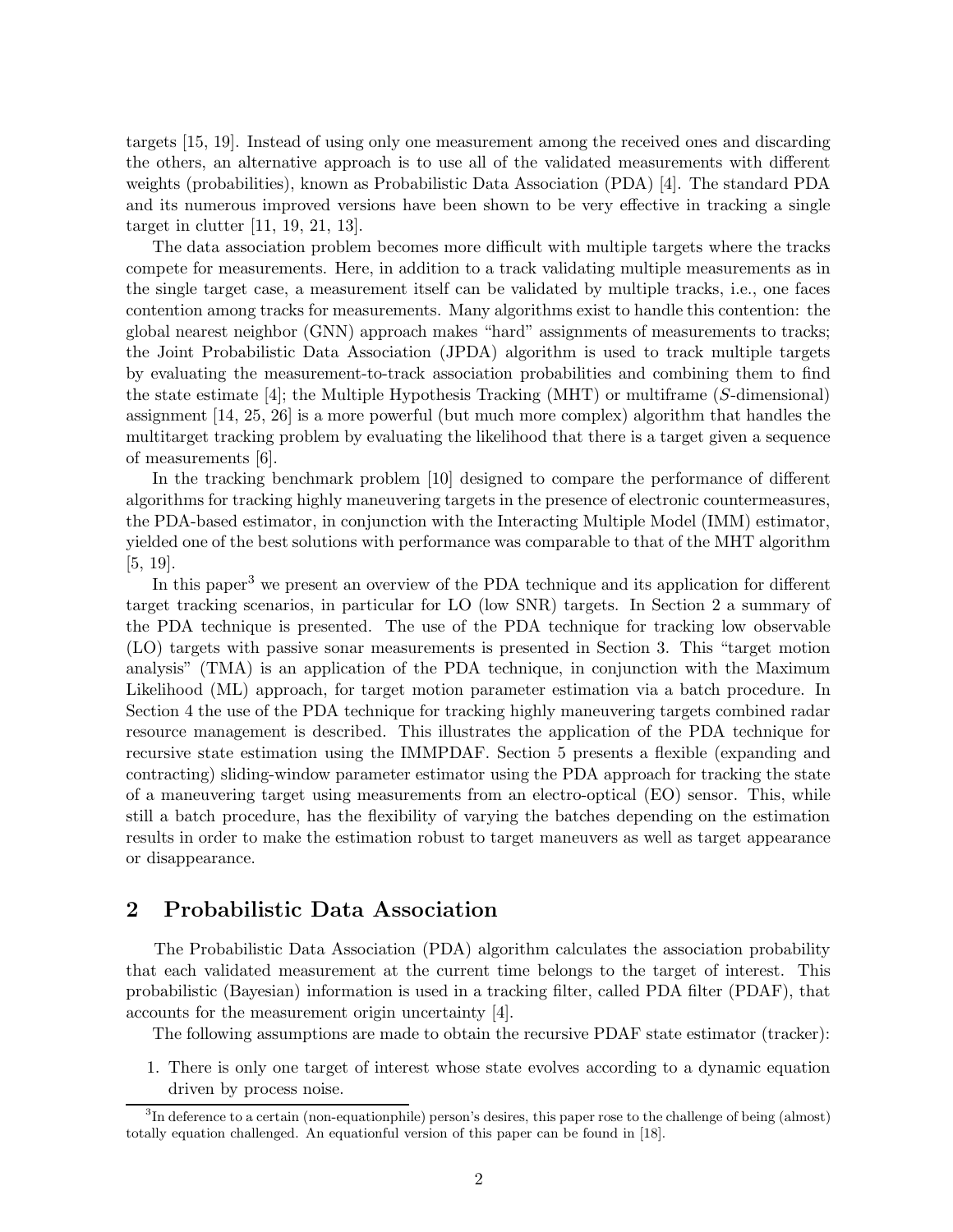- 2. The track has been initialized.
- 3. The past information about the target is summarized approximately by assuming the pdf (probability density function) of the current state conditioned on the past data to be Gaussian with mean given by the predicted state, with its associated prediction covariance matrix. The above basic assumption of the PDAF is similar to the GPB1 approach [3], where a single "lumped" state estimate is a quasi-sufficient statistic.
- 4. At each time, a measurement validation region is set up.
- 5. Among the possibly several validated measurements, at most one of them can be targetoriginated — if the target was detected and the corresponding measurement fell into the validation region.
- 6. The remaining measurements are assumed due to false alarms or clutter and are modeled as i.i.d. (independent identically distributed) with uniform spatial distribution.
- 7. The target detections occur independently over time with known probability  $P_D$ .

These assumptions make it possible to obtain a state estimation scheme that is almost as simple as the Kalman filter (KF), but much more effective in clutter. The PDAF uses a decomposition of the estimation with respect to (w.r.t.) the origin of each element of the latest set of validated measurements.

From the Gaussian assumption, the validation region (gate) is an elliptical region centered at the predicted measurement. The size of this region is determined by the gate threshold and the covariance of the innovation corresponding to the true measurement. It is critical to have "realistic" covariances to ensure that the correct measurement is validated. Since targets can change drastically their behavior, a (single model based) KF will have difficulty providing the required realistic covariances. This is discussed in more detail in Section 4 where the IMMPDAF is described.

In view of assumption 5 above, the association events: {the  $i$ -th validated measurement is the target originated} where the index  $i$  runs over all the validated measurements; and {none of the measurements is target originated,  $i=0$  are mutually exclusive and exhaustive.

Using the total probability theorem [3] w.r.t. the above events, the conditional mean of the state at current time (overall estimate) can be written as the sum over all  $i$  of the updated state estimates conditioned on the event that the  $i$ -th validated measurement is correct, weighted by the conditional probability that the  $i$ -th validated measurement is correct — the association probability, obtained from the PDA procedure, discussed in the sequel.

The estimate conditioned on measurement  $i$  being correct is obtained with a standard KF or an extended KF. For  $i = 0$ , i.e., if none of the measurements is correct, or, if there is no validated measurement, the updated state is the predicted state.

The state update equation of the PDAF, after some manipulations, ends up as a standard KF/EKF update with a combined innovation, which is the weighted sum of the all the innovations corresponding to the validated measurements with the above association probability as weightings.

The covariance associated with the updated state is given by the standard KF/EKF covariance update with two modifications: (1) with some probability, none of the measurements is the correct one (in which case one keeps the predicted covariance); (2) an extra term is added — the so-called "spread of the innovations" (similar to the spread of the means term in a mixture [3]).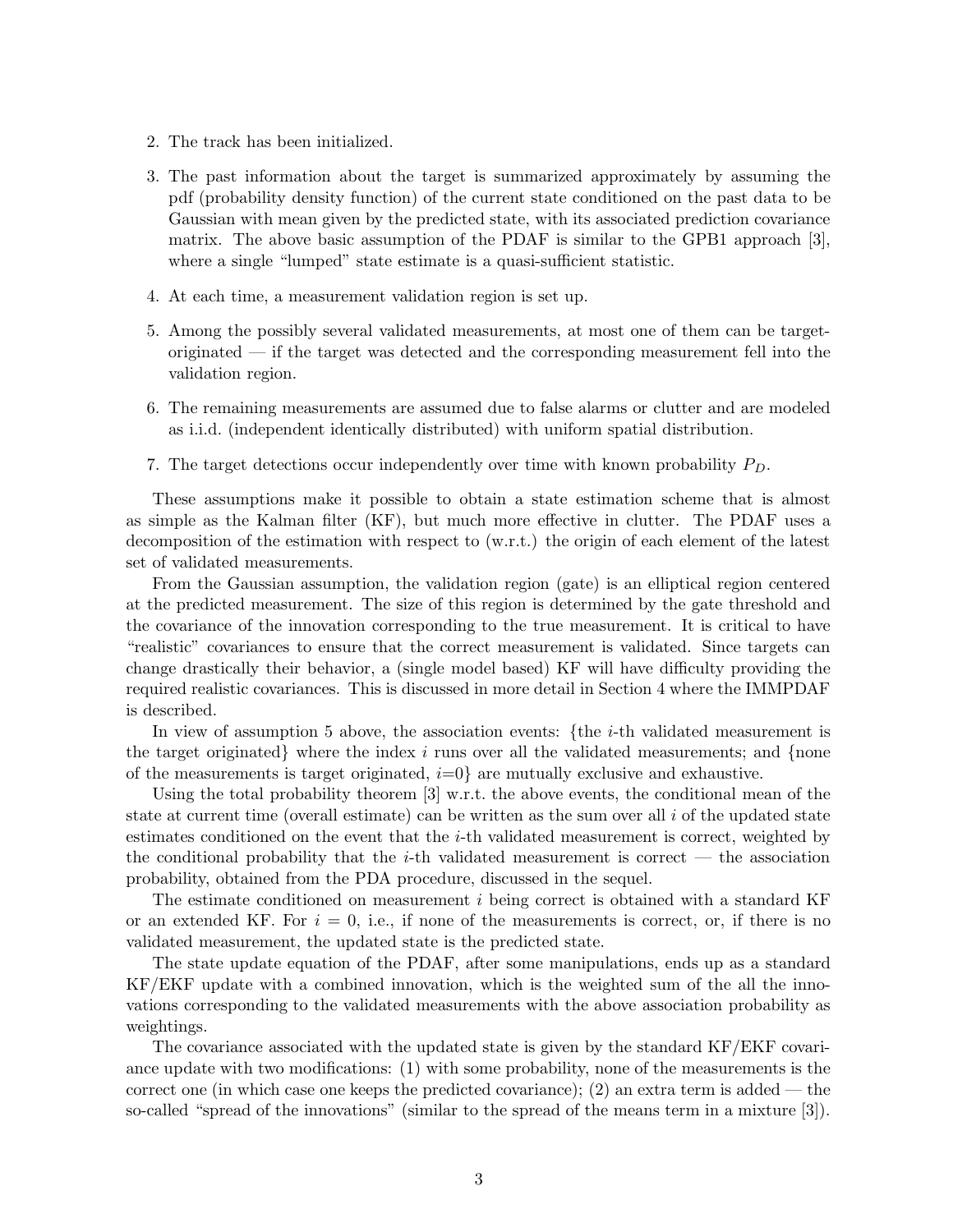The latter accounts for the fact that one could not decide with certainty which is the correct measurement and this causes the state uncertainty to be larger.

The prediction of the state and measurement is done as in the standard filter.

To evaluate the association probabilities, a probabilistic inference is made from both the number of measurements in the validation region (from the clutter density, if known) as well as their location.

Using Bayes' formula, the probability that validated measurement  $i$  is the correct one is obtained as the joint density of the validated measurements conditioned on measurement  $i$ being the correct one multiplied the prior probability of measurement  $i$  being the correct one and divided by a normalization constant.

The joint density of the validated measurements conditioned on measurement i being the correct one is the product of

- the (assumed) Gaussian pdf of the correct (target originated) measurement, and
- the pdf of the false measurements, assumed uniform in the validation region volume (which follows from the validation ellipse or ellipsoid).

The pdf of the correct measurement is a Gaussian with mean the predicted measurement and the standard innovation covariance (the "innovation Gaussian"), restricted to the gate (divided by the gate probability).

The pdf of all the measurements in the gate given the measurement  $i$  is the correct one is then the product of the above Gaussian evaluated at measurement  $i$ , with the uniform density (inverse of the validation region volume) for the remaining measurements (deemed false).

The probabilities of the association events conditioned only on the number of validated measurements are evaluated using the probability mass function (pmf) of the number of false measurements (false alarms or random clutter) in the validation region.

Two models can be used for the pmf  $\mu_F(m)$  in a volume of interest V:

- (i) a Poisson model with a certain (known/assumed) spatial density
- (ii) a diffuse prior model (discussed in [3]) which uses a constant that is irrelevant since it cancels out.

Finally, the association probability of measurement i turns out to be the ratio of the innovation Gaussian evaluated at this measurement over the sum of a constant and all the innovation Gaussians. The constant accounts for the target detection probability, the gate probability and the (expected) number of false measurements in the gate.

Each association probability can be shown to be given by the likelihood ratio for each measurement (the ratio of the pdf of the measurement if it is correct to its pdf if it is false) divided by the sum of all the likelihood ratios. This connects to the next approach where use will be made of the joint likelihood ratio for all the measurements.

# 3 Low Observable TMA Using the ML-PDA Approach with Target Features [17]

This section considers the problem of TMA (Target Motion Analysis) — estimation of the trajectory parameters of a constant velocity target — with a passive sensor, which does not provide full target position measurements. The methodology presented here applies equally to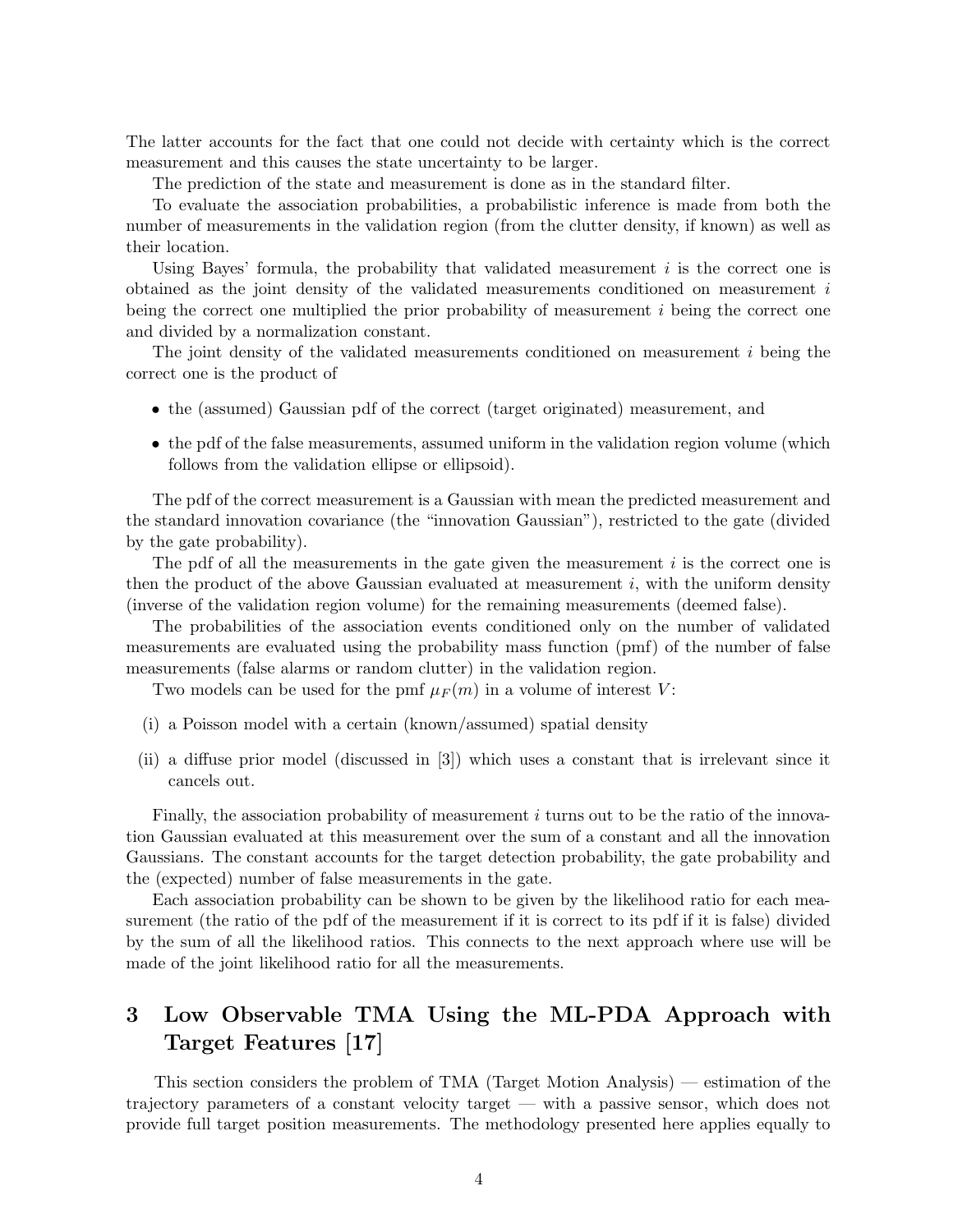any target motion characterized by a deterministic equation, where the initial conditions (a finite dimensional parameter vector) characterize in full the motion (see, e.g. [29]). In this case one can use the (batch) ML parameter estimation, which is more powerful than state estimation when the target motion is deterministic (it does not have to be linear). This allows the algorithm to operate successfully at 6–9 dB lower SNR than recursive state estimators<sup>4</sup>. Furthermore, the (batch) ML-PDA parameter estimator approach makes no approximation, unlike the (recursive) PDAF state estimator. However, the ML-PDA estimator requires a numerical search, to be discussed later.

## 3.1 The Amplitude Information Feature

The standard TMA consists of estimating the target's position and its constant velocity from bearings-only (wideband sonar) measurements corrupted by noise [3]. Narrowband passive sonar tracking, where frequency measurements are also available, has been studied in [16]. The advantages of narrowband sonar are that it does not require a maneuver of the platform for target observability (ability to estimate the parameters of the target motion) and it enhances the accuracy of the estimates. However, not all passive sonars have frequency information available. In both cases, the intensity of the signal at the output of the signal processor, which is referred to as measurement amplitude or amplitude information (AI), is used implicitly to determine whether there is a valid measurement. This is usually done by comparing it with the detection threshold, which is a design parameter; however, the amount of threshold exceedance, which does carry valuable information for data association, is not used.

The measurement amplitude carries valuable information and its use in the estimation process inproves the observability even though the amplitude information is not related to the target state directly. Also superior global convergence properties are obtained.

We model the probability density function (pdf) of the envelope detector output (the AI) when the signal is due to noise only as a unity power Rayleigh pdf (denoted as "Rayleigh $(1)$ ") and the signal originated from the target as another Rayleigh pdf. If the expected signal-tonoise ratio<sup>5</sup> (SNR) is d, the second Rayleigh density will have power  $1+d$  and is denoted as "Rayleigh $(1+d)$ ".

A suitable threshold, denoted by  $\tau$ , is used to declare a detection. The probability of detection and the probability of false alarm are denoted by  $P_D$  and  $P_{FA}$ , respectively. Both  $P_D$ and  $P_{FA}$  can be evaluated from the probability density functions of the measurements. Clearly, in order to increase  $P_D$ , the threshold  $\tau$  must be lowered. However, this also increases  $P_{FA}$ . Therefore, depending on the SNR,  $\tau$  must be selected to satisfy two conflicting requirements.<sup>6</sup>

The above density functions correspond to the signal at the envelope detector output before thresholding. Those corresponding to the output of the threshold detector are renormalized version of the above, divided by the threshold exceedance probability,  $P_{FA}$  and  $P_{D}$ , respectively.

Finally the amplitude likelihood ratio is the ratio of the last (renormalized) densities. This ratio indicates the relative likelihood for a measurement being "good" vs. "bad" based on its amplitude only.

<sup>&</sup>lt;sup>4</sup>The improvement is necessarily limited because at very low SNR there is just not enough information in the data to extract a track.

<sup>&</sup>lt;sup>5</sup>This is the SNR in a resolution cell, to be denoted later as  $SNR<sub>C</sub>$ .

<sup>&</sup>lt;sup>6</sup>For other probabilistic models of the detection process, different SNR values correspond to the same  $P_D, P_{FA}$ pair. Compared to the Rician model receiver operating characteristic (ROC) curve, the Rayleigh model ROC curve requires a higher SNR for the same pair  $(P_D, P_{FA})$ , i.e., the Rayleigh model considered here is pessimistic.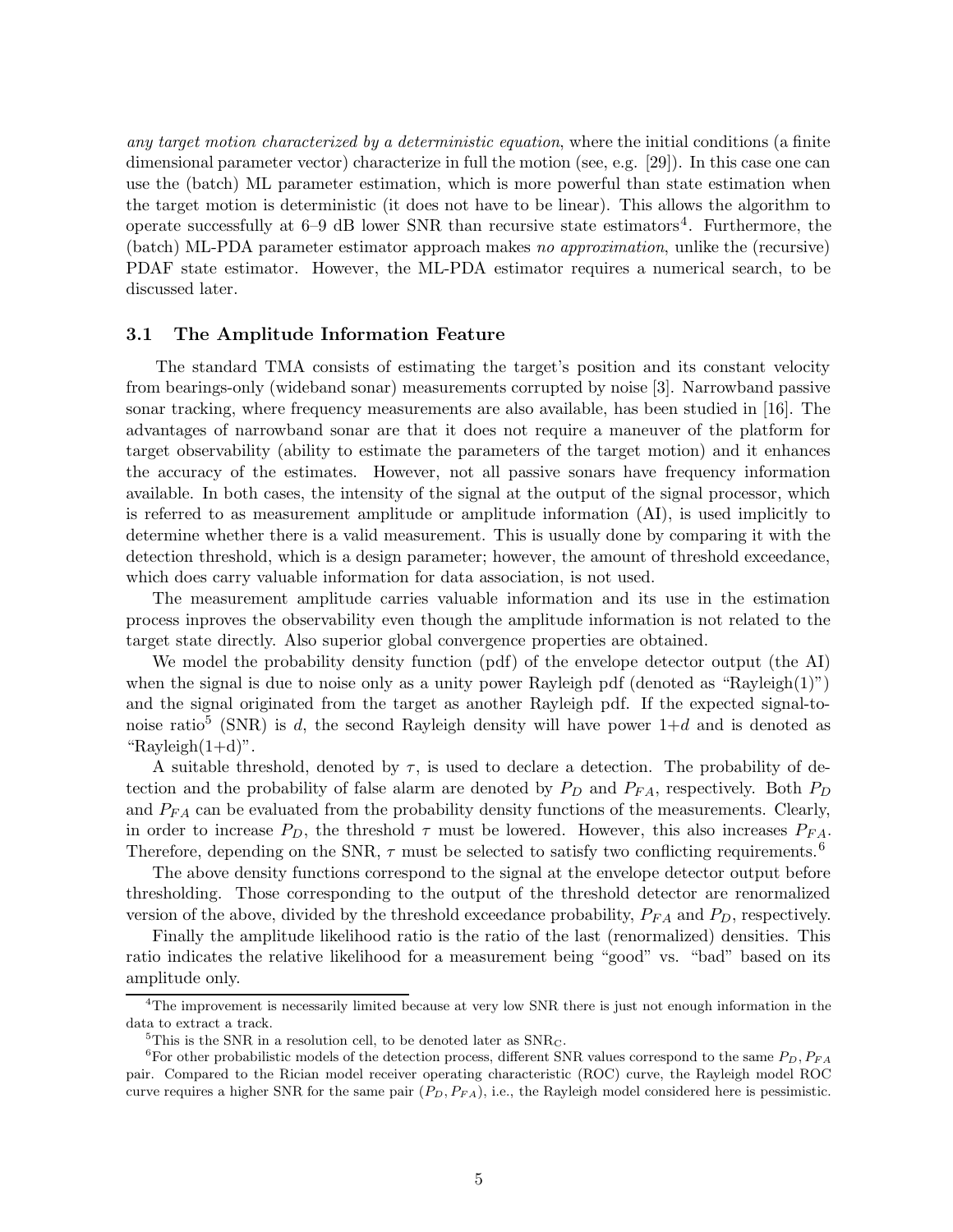## 3.2 Target and Measurement Models

We assume that *n* sets of measurements made at times  $t = t_1, t_2, \ldots, t_n$  are available.

For bearings-only estimation, the target motion is defined by a 4-dimensional parameter vector x consisting of its position at a reference time and its (assumed constant) velocity. That is, we assume deterministic target motion (no process noise [3]). Any other deterministic motion can be handled within the same framework.

The state of the sensor platform  $x_p$ , defined by its position and velocity (which can be arbitrary), is assumed to be known.

The following additional assumptions about the statistical characteristics of the measurements are also made [16]:

- 1. The measurements at two different sampling instants are, conditional on the target parameter vector, independent.
- 2. A bearing (azimuth) measurement that originated from the target at a particular sampling instant is obtained by the sensor only once during the corresponding scan with known probability  $P_D$  and is corrupted by zero-mean additive Gaussian noise of known variance.

Due to the presence of false measurements it is not known which is the true measurement.

- 3. The false bearing measurements are distributed uniformly in the surveillance region.
- 4. The number of false measurements at a sampling instant obey a Poisson law with a known expected number of false measurements in the surveillance region. This is determined by the false alarm probability in a resolution cell (i.e., by the detection threshold at the sensor and the cell volume).

For narrowband sonar (with frequency measurements) the target parameter vector x includes as its fifth component the frequency emitted by the target, assumed constant. Due to the relative motion between the target and platform at  $t_i$  this frequency will be Doppler shifted when received at the platform by the relative radial velocity between the target and the sensor platform.

The measurement vector consists of bearing, frequency and amplitude. The frequency measurements are given by the true received (Doppler shifted) frequency, also corrupted by an additive zero-mean Gaussian noise with known variance. It is also assumed that the bearing and frequency measurement noises are conditionally independent and white. The bearing and frequency measurements due to noise only are assumed to be uniformly distributed in the entire surveillance region.

# 3.3 Maximum Likelihood Estimator Combined With PDA — The ML-PDA

In this section we discuss the maximum likelihood estimator combined with the PDA technique for both bearings-only tracking and narrowband sonar tracking.

If there are  $m_i$  detections at time i we have the following mutually exclusive and exhaustive events [4]:

The joint pdf of all the measurements at time  $i$  assuming that measurement  $j$  is the correct one is the product of the pdfs of

• the kinematic components of measurement (bearing and frequency) j conditioned on the (yet to be estimated) target motion parameter vector  $x -$  Gaussian with mean dependent on x and (the known)  $x_p$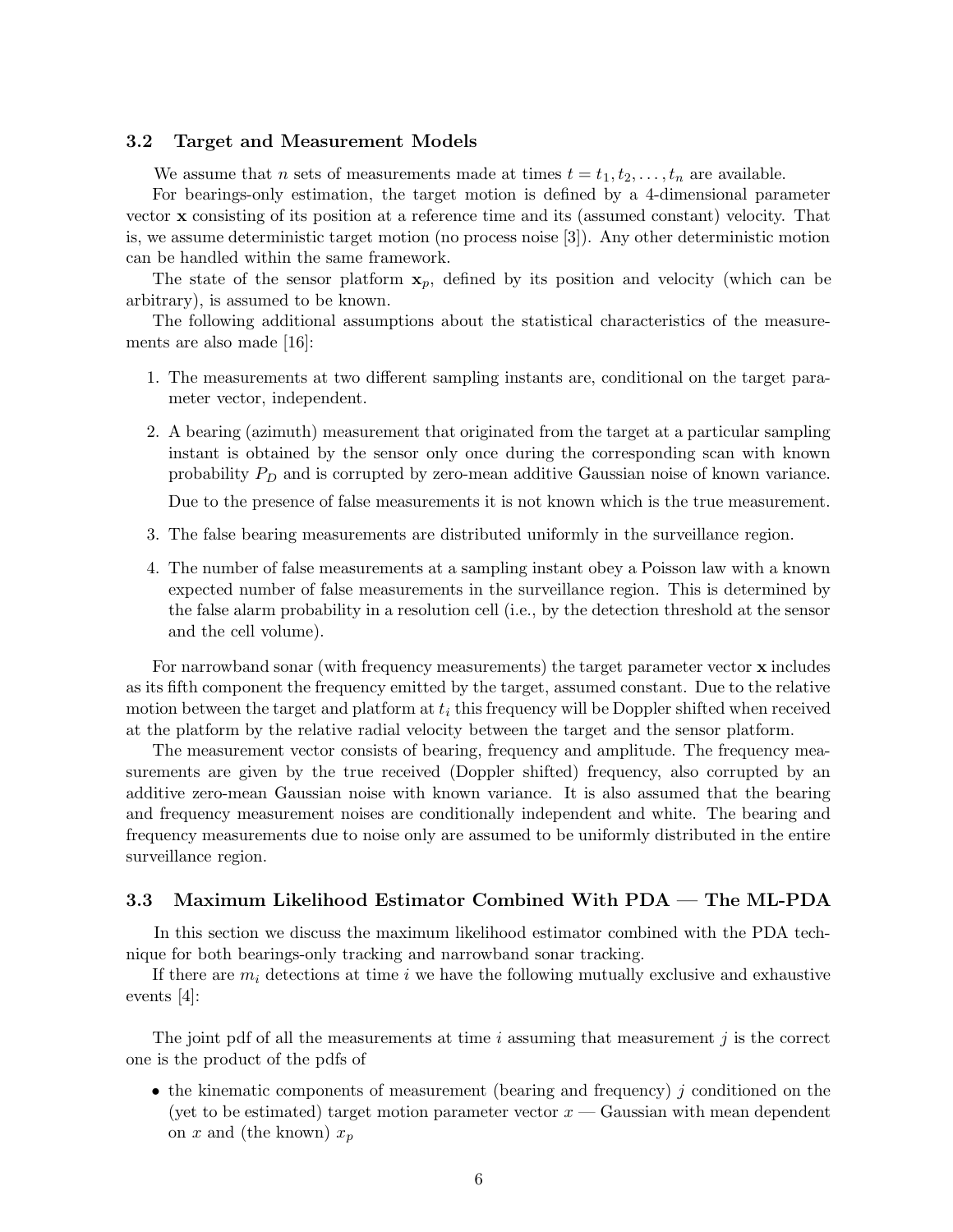- the feature (AI) components of measurement j ("target originated", i.e., Rayleigh(1+d))
- the kinematic components of all the other measurements (assumed false) uniform densities (constant) in the surveillance region
- the feature (AI) components of all the false measurements  $Rayleigh(1)$

However, since one does not know which is the correct (target originated) measurement, one has to average over all the possibilities — each measurement has prior probability of being the correct one.

Using the total probability theorem, the target's likelihood function at time  $i$  (i.e., based on the measurement from frame  $i$ ) is written as the sum of

- the joint pdf of all the measurements at time i conditioned on measurement j being the correct one
- multiplied with the prior probability of measurement  $j$  being the correct one (same for all j)
- over all  $i$

The above also includes the event that none of the measurements is correct, i.e., the "no target detection" event is accounted for. The result is a Gaussian-Rayleigh $(1+d)$ –Uniform-Rayleigh $(1)$ mixture.

Instead of using the likelihood function it is convenient to use the likelihood ratio, obtained by dividing the above by the pdf of all the measurements at time  $i$  given that they are all false. This is a convenient normalization because it leads to many terms canceling and it is a dimensionless quantity. To further improve the numerical conditioning of the expression to be maximized later (to obtain the target parameter estimate) the logarithm of the likelihood ratio is taken.

The target's total likelihood ratio, accounting for all the measurement frames (all time  $i$ ) is then obtained by simply adding up the single-frame likelihood ratios. The Maximum Likelihood Estimate (MLE) is obtained by finding the state  $x = \hat{x}$  that maximizes the total log-likelihood ratio.

The same ML-PDA approach is also applicable to the estimation of the trajectory of an exoatmospheric ballistic missile [20, 29]. The modification of this fixed-batch ML-PDA estimator to a flexible (sliding/expanding/contracting) procedure is discussed in Section 5 and demonstrated with an actual EO data example.

# 3.4 Cramer-Rao Lower Bound for the Estimate

For an unbiased estimate, the Cramer-Rao lower bound (CRLB, see, i.e., [3]) states that its mean square error is bounded from below by the inverse of the Fisher information matrix (FIM). The FIM (in a "clean environment" — where  $P_D=1$  and  $P_{FA}=0$ , i.e., with no extraneous measurements) is given by the expected value of the outer product of the gradient of the loglikelihood function with itself, evaluated at the true value of the state parameter.

As expounded in [17], the FIM is given in the present ML-PDA approach by the FIM from a "clean environment" described above, multiplied by a scalar information reduction factor (IRF) that accounts for the loss of information resulting from the presence of false measurements and less-than-unity probability of detection.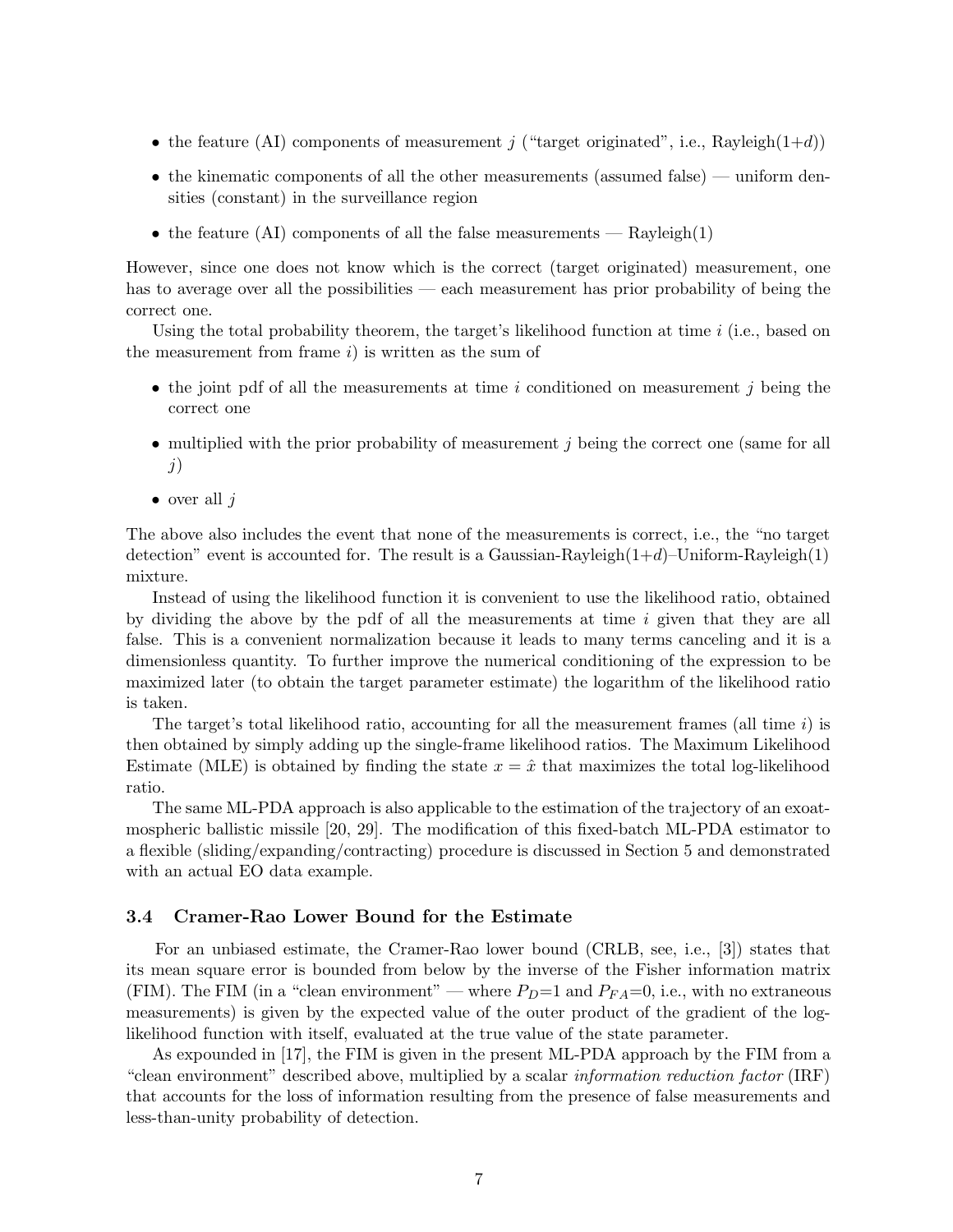The IRF depends on the target  $P_D$  and the expected number of false alarms per unit volume in the measurement space. Since the IRF is between zero and 1, it leads to larger CRLB, i.e., larger parameter estimation variances — an unavoidable consequence of a "dirty environment".

## 3.5 Results

Both the bearings-only and narrowband (with additional frequency measurements) sonar problems with amplitude information were implemented to track a target moving at constant velocity have been implemented. The results for the narrowband case are given below, accompanied by a discussion of the advantages of using amplitude information by comparing the performances of the estimators with and without amplitude information.

In narrowband signal processing, different bands in the frequency domain are defined by an appropriate resolution cell and a center frequency about which these bands are located. The received signal is sampled and filtered in these bands before applying FFT and beamforming. Then the angle of arrival is estimated using a suitable algorithm [24]. As explained earlier, the received signal is declared as a valid measurement only if it exceeds the threshold  $\tau$ . The threshold value, together with the SNR, determines the probability of detection and the probability of false alarm.

The signal processor was assumed to consist of the frequency band [500Hz, 1000Hz] with a 2048-point FFT. This results in a frequency cell  $C_{\gamma} = 500/2048 \approx 0.25$  Hz. Regarding azimuth measurements, the sonar is assumed to have 60 equal beams, resulting in an azimuth cell  $C_{\theta}$  $= 180^{\circ}/60 = 3.0^{\circ}$ . Assuming a uniform distribution in a cell, the frequency and azimuth measurement standard deviations are given by  $\sigma_{\gamma} = 0.25/\sqrt{12} = 0.0722$  Hz and  $\sigma_{\theta} = 3.0/\sqrt{12}$  $= 0.866^{\circ}.$ 

The SNR<sub>C</sub> in a cell<sup>8</sup> was taken as 6.1dB and  $P_D = 0.5$ .<sup>9</sup> The corresponding SNR in a 1Hz bandwidth (SNR<sub>1</sub>) is 0.1dB. These values give the detection threshold as  $\tau = 2.64$  and  $P_{FA} =$ 0.0306. Dividing  $P_{FA}$  by the volume of the resolution on cell  $C_{\theta}C_{\gamma}$  yields the expected number of false alarms per unit volume as  $\lambda = 0.0407/\text{deg} \cdot \text{Hz}$ .

The surveillance regions for azimuth and frequency were taken as the intervals  $[-20^{\circ}, 20^{\circ}]$ and [747 Hz, 753 Hz]. The expected number of false alarms in the entire surveillance region (in a frame) is 9.8. This means that for every true measurement that originated from the target there are about 10 false alarms which exceed the threshold.

The estimated tracks were validated using a hypothesis testing procedure described in [17]. The track acceptance test was carried out with a miss probability of 5%.

To check the performance of the estimator, simulations were carried out with clutter only (i.e., without a target) and also with a target present; measurements were generated accordingly. Simulations were done in batches of 100 runs. When there was no target, irrespective of the initial track parameter guess, the estimated track was always rejected. This corroborates the accuracy of the validation algorithm given in [17].

For the set of simulations with a target, the following scenario was selected: the target moves with velocity components of  $10m/s$  west and  $5m/s$  north starting from (5000m, 35000m).

<sup>&</sup>lt;sup>7</sup>The "uniform" factor  $\sqrt{12}$  corresponds to the worst case. In practice,  $\sigma_{\theta}$  and  $\sigma_{\gamma}$  are functions of the 3dBbandwidth and of the SNR.

<sup>&</sup>lt;sup>8</sup>The commonly used SNR, designated here as  $SNR_1$ , is signal strength divided by the noise power in a 1Hz bandwidth.  $\text{SNR}_\text{C}$  is the signal power divided by the noise power in a resolution cell. The relationship between them, for  $C_{\gamma} = 0.25$ Hz is  $\text{SNR}_{\text{C}} = \text{SNR}_{1} - 6$ dB.  $\text{SNR}_{\text{C}}$  is believed to be the more meaningful SNR because this determines the ROC curve and, thus,  $P_D$  and  $P_{FA}$ .

<sup>&</sup>lt;sup>9</sup>The estimator is not very sensitive to an incorrect  $P_D$ . This is verified by running the estimator with an incorrect  $P_D$  on the data generated with a different  $P_D$ . Differences up to 0.15 are tolerated by the estimator.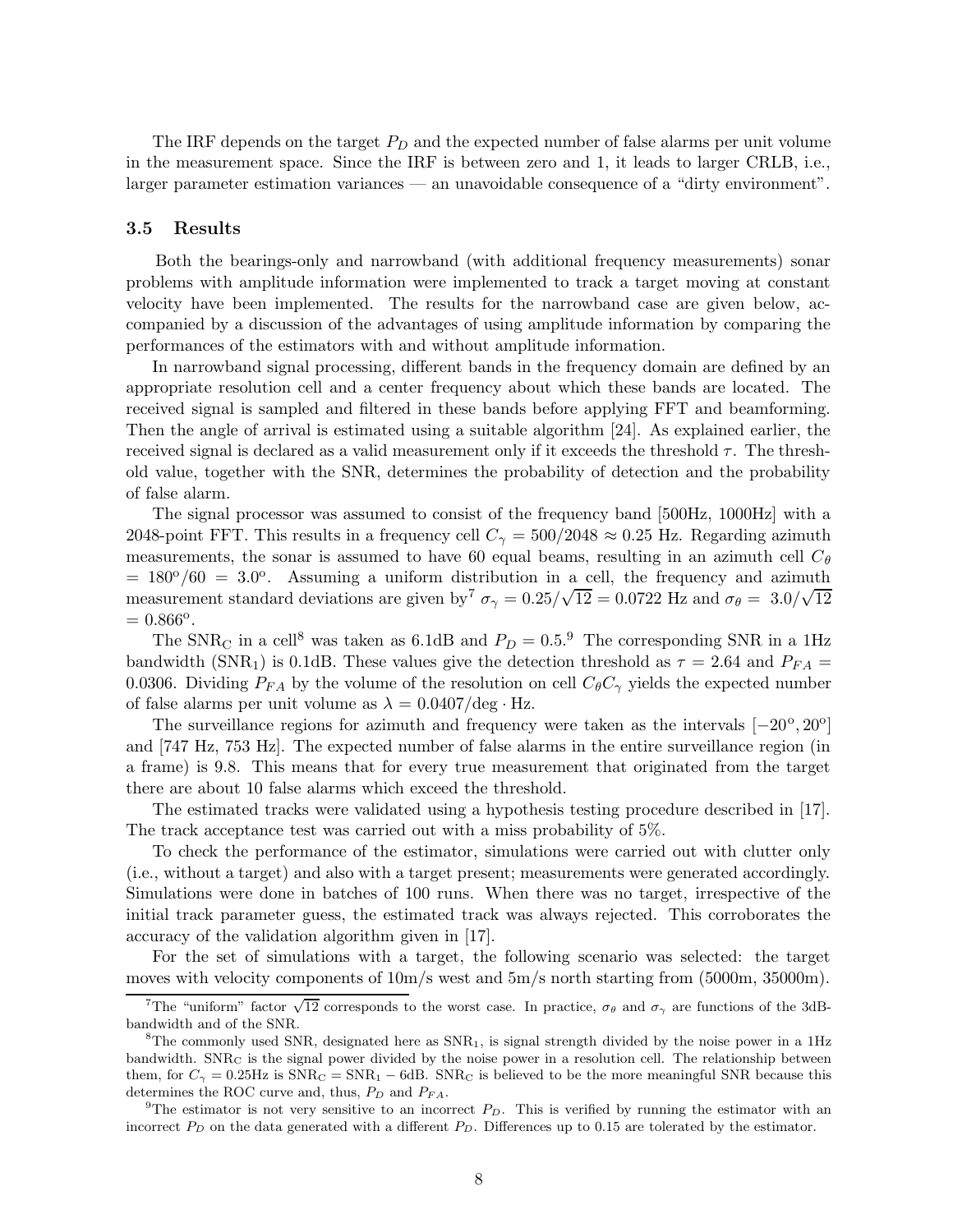

Figure 1: Scenario and estimated tracks from 100 runs for narrowband sonar with AI

The (unknown) emitted signal frequency from the target is 750Hz. The true target parameter is  $x = [5000m, 35000m, -10m/s, 5m/s, 750Hz]$ . The motion of the platform consisted of two velocity legs in the northwest direction during the first half, and in the northeast direction during the second half of the simulation period with a constant speed of 7.1m/s. Measurements were taken at regular intervals of 30s. The observation period was 900s.

Figure 1 shows the scenario including the target true trajectory (solid line), platform trajectory (dashed line) and the 95% probability regions of the position estimates at the initial and final sampling instants based on the CRLB (with IRF). The initial and the final positions of the trajectories are marked by "I" and "F" respectively. The purpose of the probability region is to verify (visually) the validity of the CRLB as the actual parameter estimate covariance matrix from a number of Monte Carlo runs [3]. A set of bearing, frequency and amplitude measurements are shown in Figures 2, 3 and 4, respectively. Figure 1 also shows the 100 tracks formed from the estimates. Note that in all but 6 runs (i.e., 94 runs) the estimated trajectory endpoints fall in the corresponding 95% uncertainty ellipses.

Table 1 gives the numerical results from 100 runs. Here  $\bar{x}$  is the average of the estimates,  $\hat{\sigma}$ the standard error of the estimates evaluated from 100 runs, and  $\sigma_{\text{CRLB}}$  the theoretical CRLB derived in Section 3.4. The range of the rough grid search used to find the initial guesses to start off the estimator are given by  $\mathbf{x}_{\text{init}}$ .

The efficiency of the estimator was verified using the normalized estimation error squared (NEES) [3] using the CRLB (with the IRF) as the covariance. Assuming approximately Gaussian estimation error, the NEES is chi-square distributed with  $n$  degrees of freedom where  $n$  is the number of estimated parameters. For the 94 accepted tracks the NEES was obtained as 5.46, which lies within the 95% confidence region [4.39, 5.65]. Also note that each component of  $\bar{x}$  is within  $2\hat{\sigma}/\sqrt{100}$  of the corresponding component of  $\mathbf{x}_{true}$ . This confirms that the estimator is efficient, i.e., its covariance is indeed given by the CRLB (with the IRF). Viewing the CRLB as the existing information in the measurements, one can state that the ML-PDA, shown to be statistically efficient down to 6dB SNR, managed to extract all the existing information. It should be pointed out that at lower SNR the CRLB is larger (i.e., there is inherently more uncertainty) but we also lose the ability to meet this bound — the estimator is not efficient any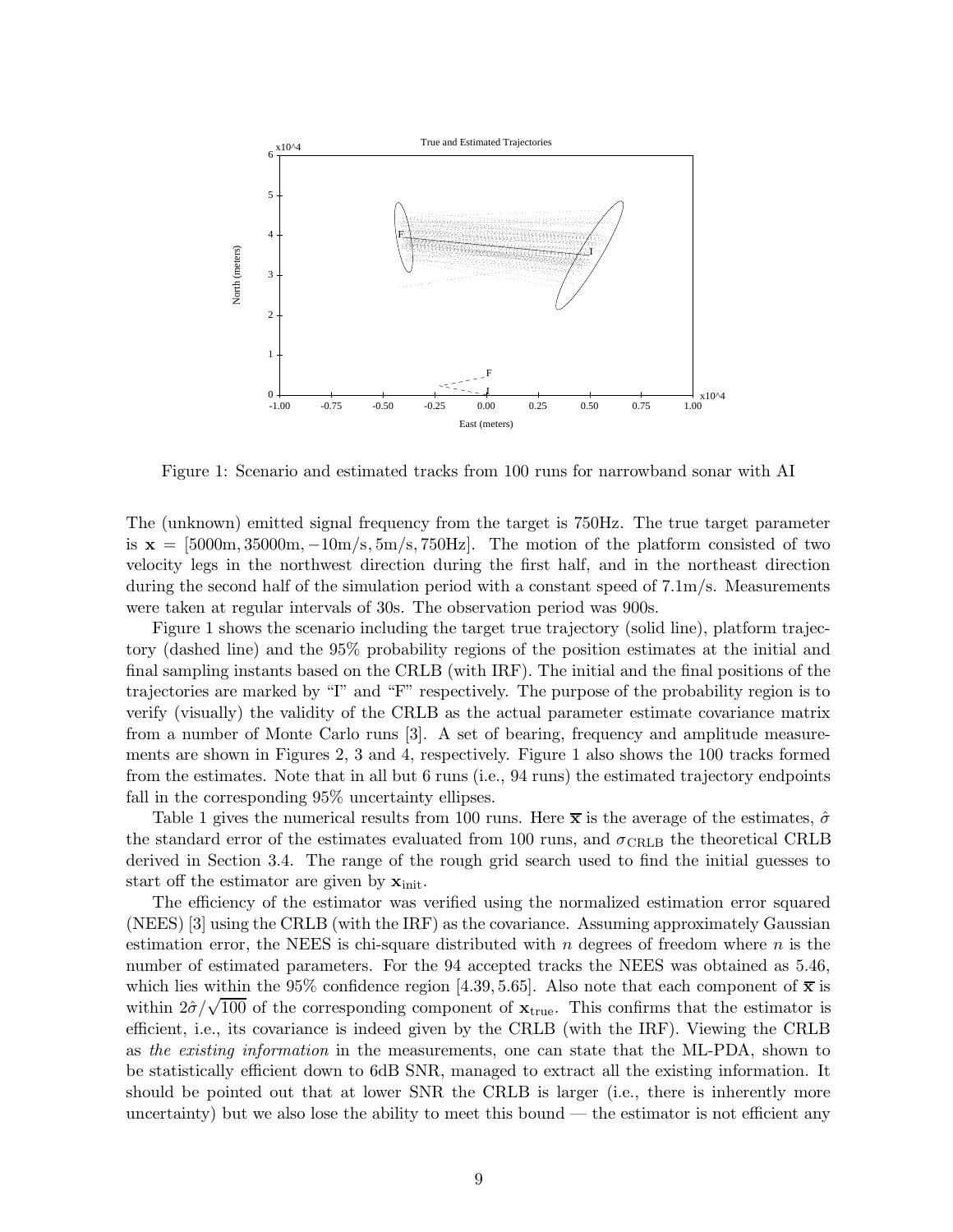

Figure 2: Azimuth (bearing) measurements in a single run



Figure 3: Frequency measurements in a single run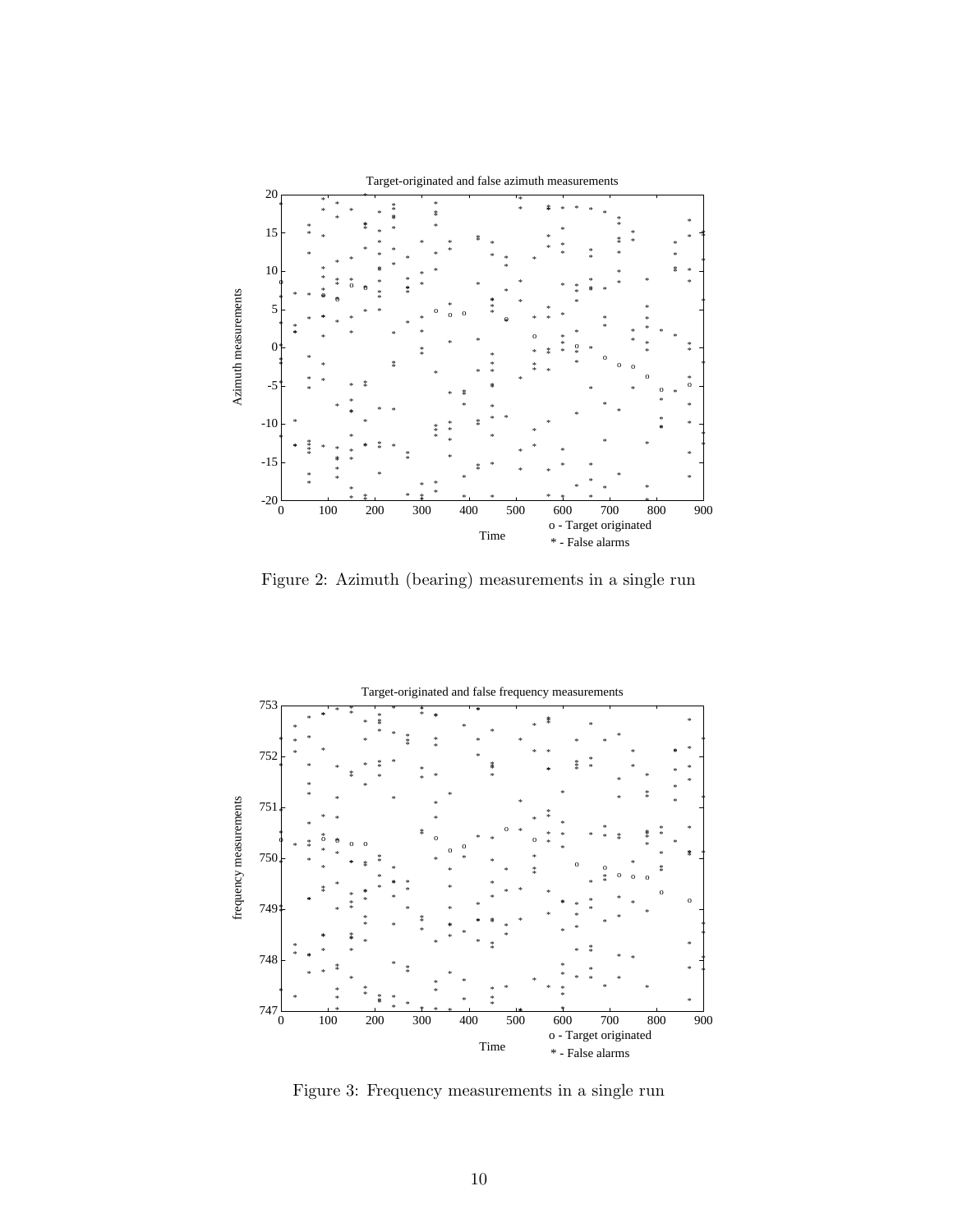

Figure 4: Amplitude measurements in a single run

| Unit      | $\mathbf{x}_{\text{true}}$ | $\mathbf{x}_{\text{init}}$ | $\overline{\mathbf{x}}$ | $\sigma_{\rm CRLB}$ | $\hat{\sigma}$ |
|-----------|----------------------------|----------------------------|-------------------------|---------------------|----------------|
| m         | 5000                       | $-12000$ to 12000          | 4991                    | 667                 | 821            |
| m         | 35000                      | 49000 to 50000             | 35423                   | 5576                | 5588           |
| $\rm m/s$ | $-10$                      | $-16$ to 5                 | $-9.96$                 | 0.85                | 0.96           |
| m/s       | 5                          | $-4$ to 9                  | 4.87                    | 4.89                | 4.99           |
| Hz        | 750                        | 747 to 751                 | 749.52                  | 2.371               | 2.531          |

Table 1: Results of 100 Monte Carlo runs for narrowband sonar with AI  ${\rm (SNR_{C}=6.1dB)}$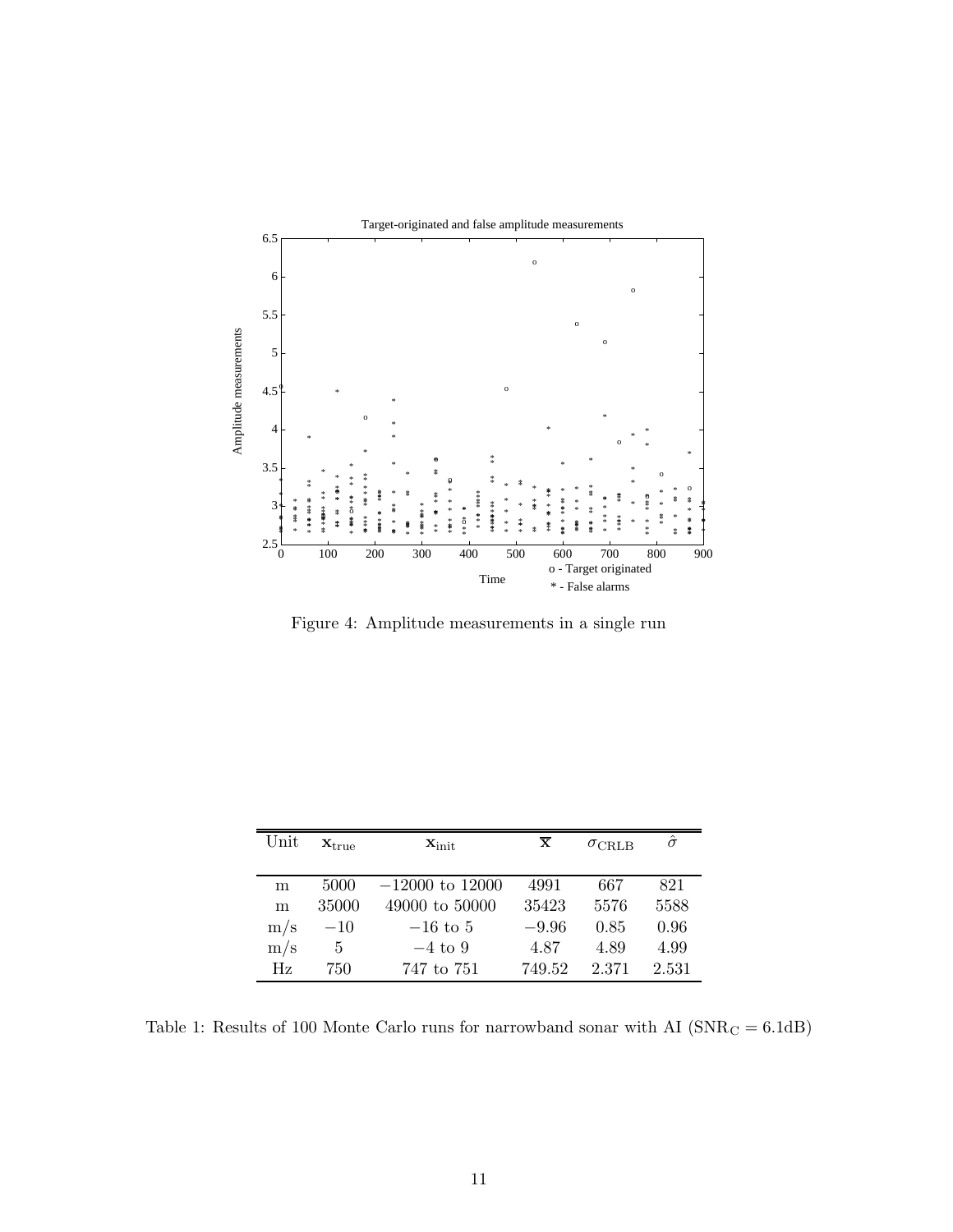more. The loss of efficiency is due to the nonlinearilities of the problem.

# 4 The IMMPDAF for Tracking Maneuvering Targets [19]

Some of the problems of interest in single-target tracking with a single sensor are tracking maneuvering targets [3], tracking in the presence of clutter [4] and electronic countermeasures (ECM). In addition to these tracking issues, to be complete, a tracking system for a sophisticated electronically steered antenna radar has to consider radar scheduling, waveform selection and detection threshold selection. Although many researchers have worked on these issues and many algorithms are available, there had been no standard problem comparing the performances of the various algorithms. Rectifying this, the first benchmark problem focusing only on tracking a maneuvering target and pointing/scheduling a phased array radar was developed [8]. Of all the algorithms considered for this problem, the interacting multiple model (IMM) estimator yielded the best performance [7]. The second benchmark problem [9] included false alarms (FA) and  $ECM$  — specifically, a standoff jammer (SOJ) and range gate pull off  $(RGPO)$  — as well as several possible radar waveforms from which the resource allocator has to select one at every revisit time. Results for this problem showed that the IMM and multiple hypothesis tracking (MHT) algorithms were the best solutions [5, 19]. The MHT algorithm, while 1–2 orders of magnitude costlier computationally than the IMMPDAF (IMM estimator with probabilistic data association filter — PDAF — modules [4]) for the problem considered (as many as 40 hypotheses are needed<sup>10</sup>), yielded comparable results with the IMMPDAF. The benchmark problem of [9] was expanded in [10] to require the radar resource allocator/manager to select the operating constant false alarm rate (CFAR) and include the effects of the SOJ on the direction of arrival (DOA) measurements; also the SOJ power was increased to present a more challenging problem. While in [9] the primary performance criterion for the tracking algorithm was minimization of radar energy, the primary performance was changed in [10] to minimization of a weighted combination of radar time and energy.

This section discusses the IMMPDAF technique for automatic track formation, maintenance and termination. The coordinate selection for tracking, radar scheduling/pointing and the models used for mode-matched filtering (the modules inside the IMM estimator) are also discussed. These cover the target tracking aspects of the solution to the benchmark problem and are based on the benchmark problem tracking and sensor resource management [10, 19].

# 4.1 Coordinate Selection

For target tracking in track dwell mode of the radar, the number of detections at scan  $k$ (time  $t_k$ ) is denoted by  $m_k$ . The m-th detection report  $\overline{\zeta}_m(t_k)$   $(m = 1, 2, \ldots, m_k)$  consists of a time stamp  $t_k$ , range  $r_m$ , bearing  $b_m$ , elevation  $e_m$ , amplitude information (AI)  $\rho_m$  given by the measured SNR. In addition, one has the standard deviations of range, bearing and elevation measurements. The latter two are calculated in real time because the depend on the SNR. (For details on the different waveforms and their accuracies, see [10].)

The AI is used here only to declare detections and select the radar waveform for the next scan. Since the use of AI, for example, as in [21], can be counterproductive in discounting RGPO measurements, which generally have higher SNR than target-originated measurements, AI is not

 $^{10}$ A more recent IMM-MHT (as opposed to Kalman filter based MHT) required 6–8 hypotheses [5].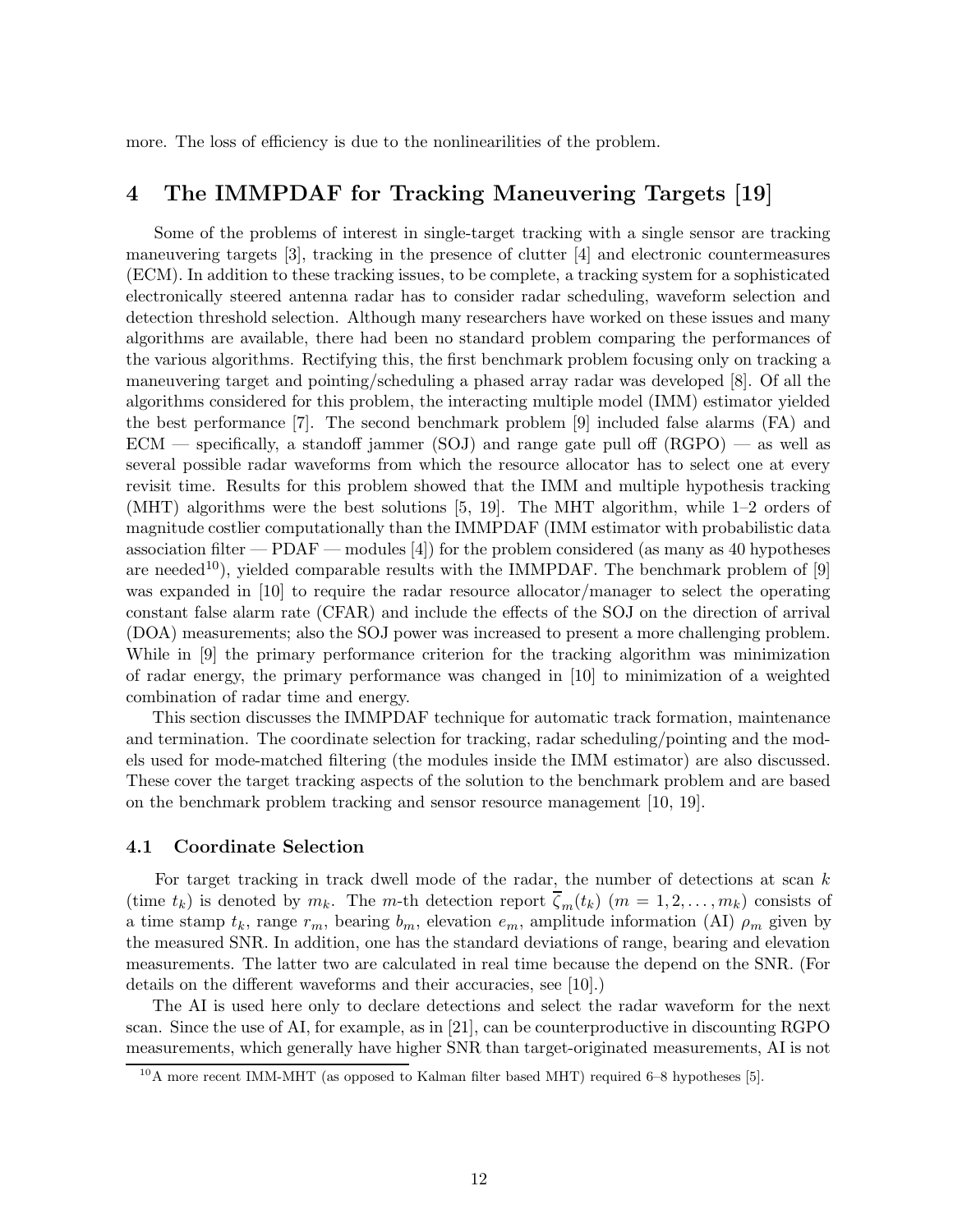utilized in the estimation process itself.<sup>11</sup>

For target tracking, the measurements and their covariance matrix are converted from spherical coordinates to Cartesian coordinates and then the IMMPDAF is used on these converted measurements. This conversion avoids the use of extended Kalman filters<sup>12</sup> and makes the problem linear [4]. The debiased conversion, if needed (see [3]), also guarantees the consistency of the covariances in all practical situations.

# 4.2 Track Formation

In the presence of false alarms, track formation is a crucial issue. Incorrect track initiation will result in target loss. In [4] an automatic track formation/deletion algorithm in the presence of clutter was presented based on the IMM algorithm. In the present benchmark problem a noisy measurement corresponding to the target of interest is given in the first scan allowing to form new tracks for each validated measurement (based on a velocity gate), as suggested in [4] and as implemented in [19], at subsequent scans. However, this is expensive in terms of both radar energy and computational load. In this implementation, track formation is simplified and handled as follows:

- **Scan 1 (t=0s)** As defined by the benchmark problem, there is only one (target-originated, noisy) measurement. The position component of this measurement is used as the starting point for the estimated track.
- **Scan 2 (t=0.1s)** The radar illumination beam is pointed at the location of the first measurement. This yields, possibly, more than one measurement and these measurements are gated using the maximum possible velocity of the targets to avoid the formation of impossible tracks. The maximum speed in each direction is assumed to be 500m/s.

The measurement in the first scan and the measurement with the highest SNR in the second scan are used to form a track with the two-point initialization technique [3]. The track splitting used in [4] and [19] was found unnecessary — the strongest validated measurement was adequate. This technique yields the position and velocity estimates and the associated covariance matrices in all three coordinates.

**Scan 3 (t=0.2s)** The pointing direction for the radar is given by the predicted position at  $t = 0.2s$  using the estimates from scan 2. An IMMPDA filter with three models discussed in the sequel is initialized with the estimates and covariance matrices obtained at the second scan. The acceleration component for the third order model is assumed zero with variance  $(a_{max})^2$ , where  $a_{max} = 70$ m/s<sup>2</sup> is the maximum expected acceleration of the target.

From scan 3 on, the track is maintained using the IMMPDAF as described in Section 4.3. In order to maintain a high SNR for the target-originated measurement during track formation, a high energy waveform is used. Also, at the second scan, 3 dwells are used to ensure target

<sup>&</sup>lt;sup>11</sup>Using the AI would require a separate model for the RGPO intensity, which cannot be estimated in real time due to its short duration and variability [21].

 $12$ This holds for linear motion models because in this case the measurements are also linear. Even range rate measurements can be treated as linear under certain conditions. However, if one uses, e.g., a coordinated turn motion model with unknown turn rate (see, e.g. [3]) then an EKF is still necessary because the turn rate enters nonlinearly.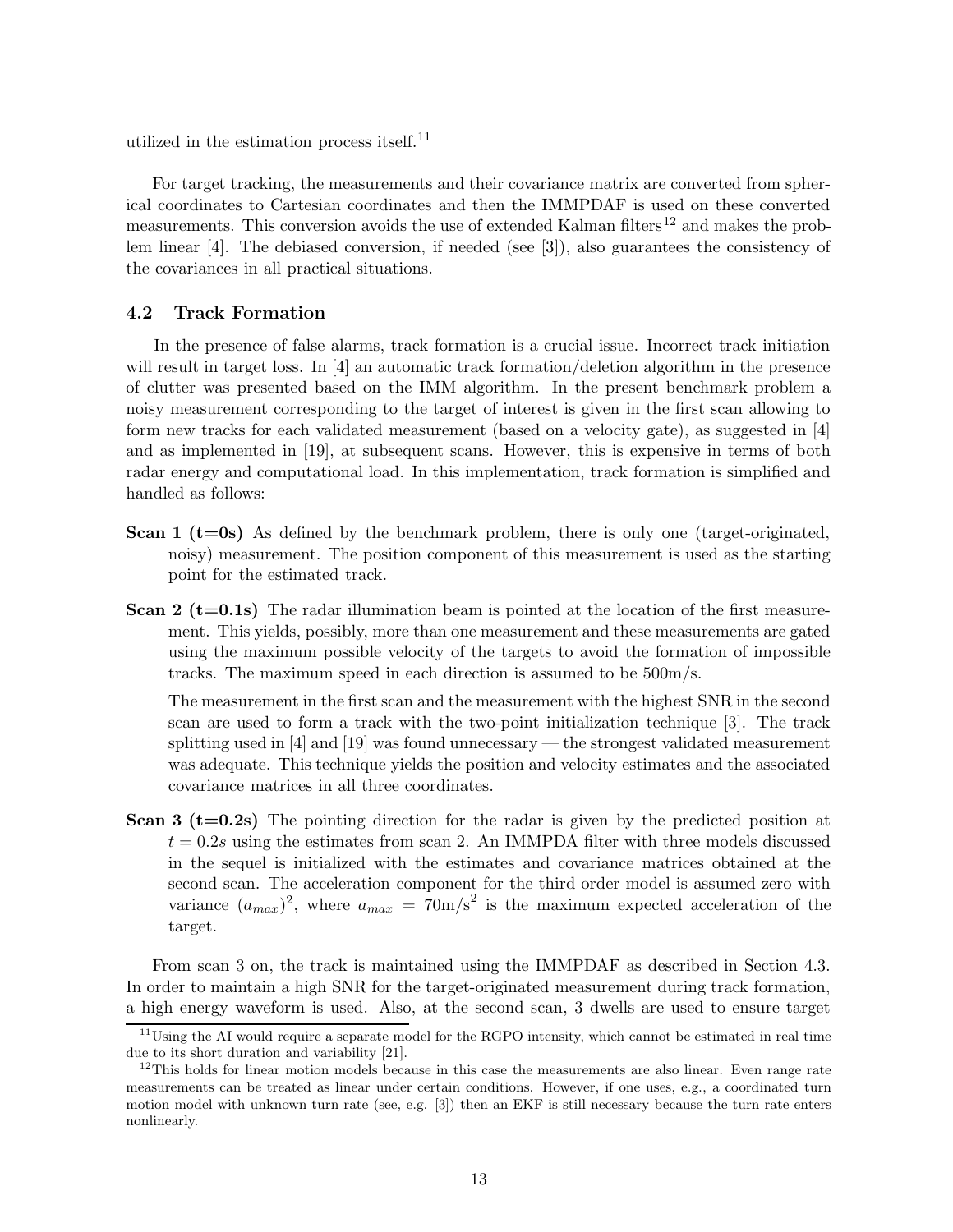detection. This simplified approach cannot be used if the target-originated measurement is not given at the first scan. In that case, the track formation technique in [4] can be used.

Immediate revisit (i.e., with the minimal sampling interval 0.1s) is carried out during track formation because the initial velocity of the target is not known — in the first scan only the position is measured and there is no a priori velocity. This means that in the second scan, the radar must be pointed at the first scan position, assuming zero velocity. Waiting longer to obtain the second measurement could result in the loss of the target-originated measurement due to incorrect pointing. Also, in order to make the IMM mode probabilities converge to the correct values as quickly as possible the target is revisited at a high rate.

## 4.3 Track Maintenance

The state vector of the target at  $t_k$  is chosen as the position, velocity and acceleration in the 3 Cartesian coordinates. The measurement vector consists of the Cartesian position components at  $t_k$ .

Assuming that the target motion is linear in the Cartesian coordinate system, the state equation for the target is a discrete white noise acceleration (WNA, 2-dimensional per coordinate) or Wiener process acceleration (WPA, 3-dimensional per coordinate), decoupled between coordinates. The predicted state and its covariance, and the predicted measurement and its associated (innovation) covariance are calculated according to the standard linear procedures [3].

## 4.3.1 Validation and Probabilistic Data Association

During track maintenance, each measurement at scan  $k$  is validated against the established track. This is achieved by setting up a validation region centered around the predicted measurement at  $t_k$  given by an ellipsoid determined by the innovation covariance.

Since an IMM estimator [3] is used to model the various motion modes of the target, each of its modules has a different predicted measurement and a different innovation covariance. As discussed in [4] Sec. 4.5, it is necessary to use a common validation gate so the mode likelihood functions have the same physical dimension so they can be compared.<sup>13</sup> This gate should be located at the weighted average of the mode-conditioned predicted measurements, with weights the predicted mode probabilities. Since, in general, the mode with the largest process noise has by far the largest innovation covariance, one can use this to determine the validation ellipsoid.

With the modules of the IMM estimator being PDAFs, the mode-conditioned estimation is done as discussed in Sec. 2. The individual mode motion models are discussed later.

## 4.3.2 IMM Estimator Combined with the PDA Technique

In the IMM estimator it is assumed that at any time the target trajectory evolves according to one of a finite number of models, which differ in their noise levels and/or structures [3]. By probabilistically combining the estimates of the filters, typically Kalman, matched to these modes, an overall estimate is found. In the IMMPDAF the Kalman filter is replaced with the PDA filter, which handles the data association.

 $13\text{Since the likelihood functions are the joint probability density functions of the validated measurements, their$ physical dimension is the inverse of the physical dimension of the measurement space raised to power of the number of validated measurements. For example for  $m$  bearing frequency measurements, the physical dimension of their likelihood functions is  $(\text{deg·Hz})^{-m}$ . Thus, having the same measurements in each mode likelihood function makes them commensurate.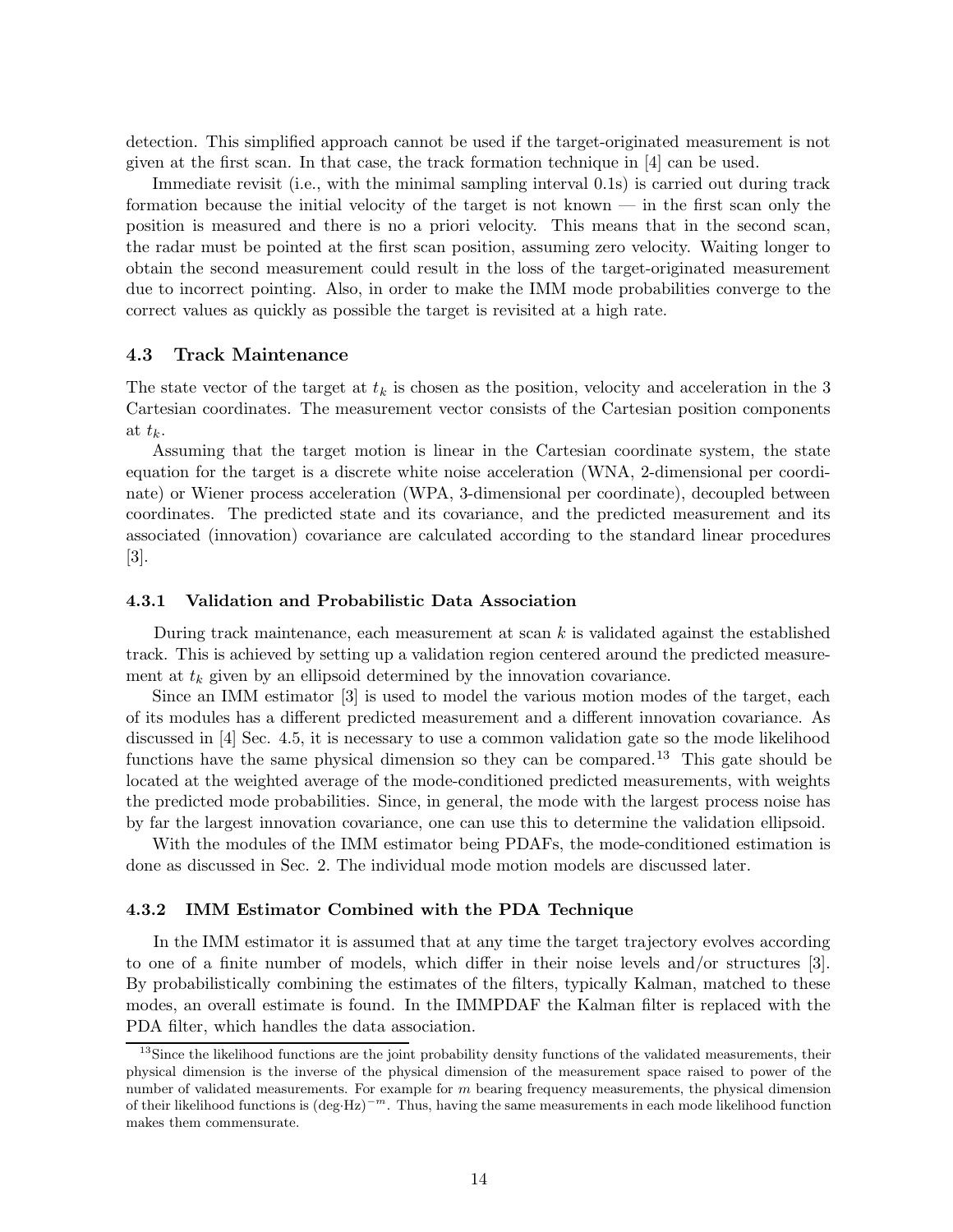Let r be the number of mode-matched filters used,  $M(t_k)$  the index of the mode in effect in the semi-open interval  $(t_{k-1}, t_k]$  and  $\mu_i(t_k)$  be the probability that mode j  $(j = 1, 2, \ldots, r)$  is in effect in the above interval given the data up to and including  $k$ . The mode transitions are modeled by a Markov chain with transition probability discussed later in more detail. The state estimates and their covariance matrix at  $t_k$  conditioned on the j-th mode are denoted by  $\hat{\mathbf{x}}_j(t_k)$ and  $P_j(t_k)$ , respectively.

The steps of the IMMPDAF are as follows [4]:

- Step 1 Mode interaction or mixing. The mode-conditioned state estimate and the associated covariances from the previous iteration are mixed to obtain the initial condition for the mode-matched filters.
- Step 2 Mode-conditioned filtering. A PDAF is used for each mode to calculate the mode-conditioned state estimates and covariances. In addition, we evaluate the likelihood function  $\Lambda_i(t_k)$  of each mode at  $t_k$  using a Gaussian-uniform mixture consisting of a product of
	- the pdf of measurement  $j$  given that it is the target-originated innovation, assumed Gaussian
	- the pdf of the false measurements (the remaining ones) assumed uniform in the validation region volume

summed over each measurement being the correct one, with weight given by the prior probability of this event (same for all the measurements).

This amounts to a Gaussian-uniform mixture. The above summation also accounts for the probability that the target was not detected (or its measurement was not validated). The probability of target detection  $P_D$  is given by the target's expected SNR.

Note that the likelihood function, as a pdf, has a physical dimension that depends on the number of the measurements  $m_k$ . Since ratios of these likelihood functions are to be calculated, they all must have the same dimension, i.e., the same  $m_k$ . Thus a common validation region is vital for all the models in the IMMPDAF. Typically the "largest" innovation covariance matrix corresponding to "noisiest" model covers the others and, therefore, this can be used.

- Step 3 Mode update. The mode probabilities are updated based on the likelihood of each mode using Bayes' formula.
- Step 4 State combination. The mode-conditioned estimates and covariances are combined to find the overall estimate  $\hat{\mathbf{x}}(t_k)$  and its covariance matrix  $P(t_k)$  are obtained according to the mixture equation [3].
	- The overall estimate is the sum of the all mode-conditioned estimates weighted by the updated mode probabilities
	- The overall covariance is the sum of all the mode-conditioned covariances weighted by the updated mode probabilities plus the "spread of the means terms".

Note that the above combination of the mode-conditioned estimates and covariances is similar to what the PDAF does with the measurement conditioned update. The common thread between these techniques is the fact that they account to the replacement of a Gaussian mixture pdf with a moment matched single Gaussian (see [4] Sec. 1.4.16).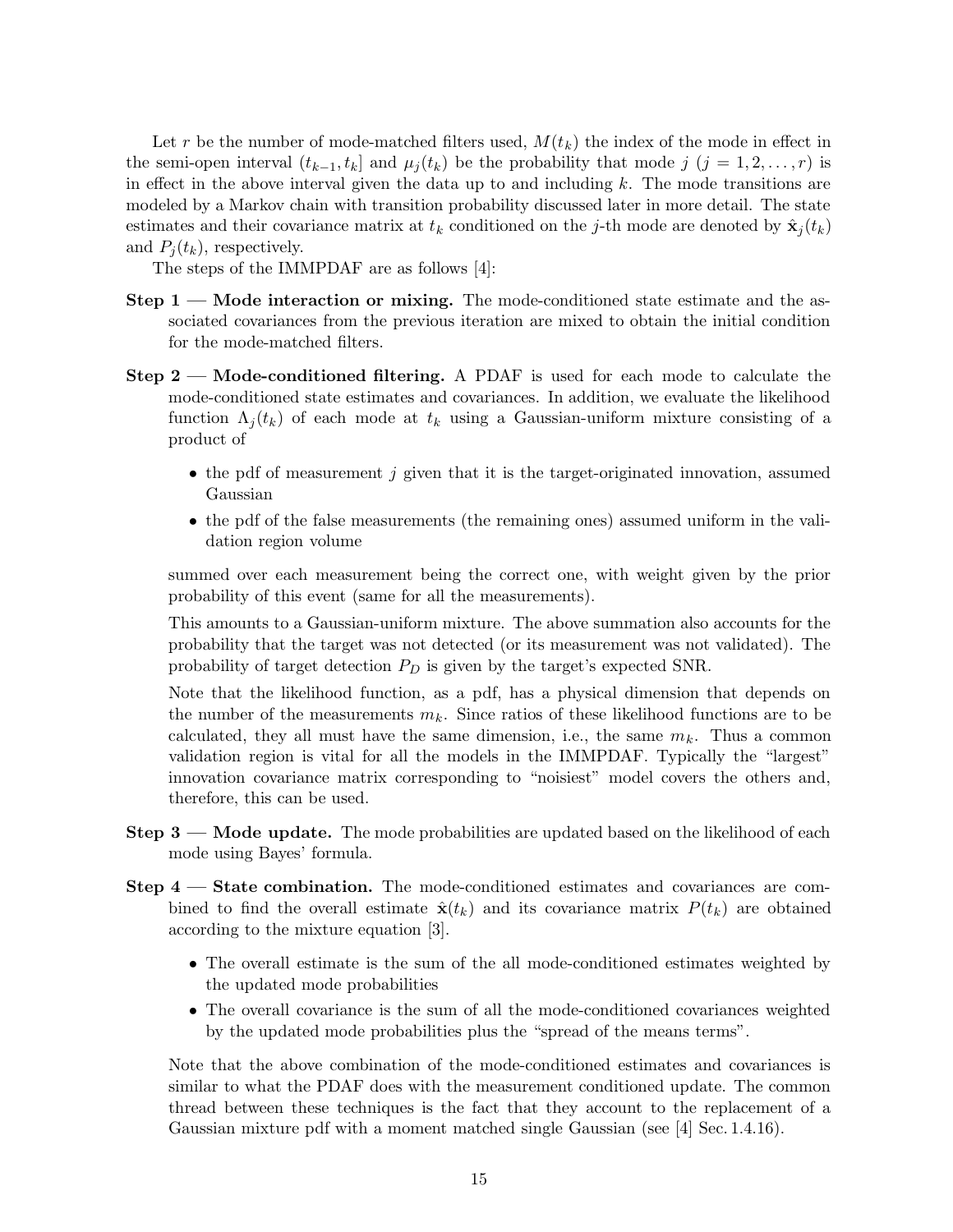#### 4.3.3 The Models in the IMM Estimator

The selection of the model structures and their parameters is one of the critical aspects of the implementation of IMMPDAF. Designing a good set of filters requires a priori knowledge about the target motion, usually in the form of maximum accelerations and sojourn times in various motion modes [3]. The tracks considered in the benchmark problem span a wide variety of motion modes — from benign nearly constant velocity motions to maneuvers up to  $7q$ . To handle all possible motion modes and to handle automatic track formation and termination, the following models are used:

- **Benign motion model**  $(M^1)$ . This second order (white noise acceleration WNA) model per coordinate with low process corresponds to the non-maneuvering intervals of the target trajectory. For this model the process noise is, typically, assumed to model air turbulence.
- **Maneuver model**  $(M^2)$ . This second order model (WNA) with high noise level corresponds to on-going maneuvers. For this model the process noise standard deviation is taken as  $\sigma_{v_2} = \alpha a_{max}$ , where  $a_{max}$  is the maximum acceleration in the corresponding modes and  $0.5 < \alpha \leq 1$  [3].
- **Maneuver detection model**  $(M^3)$ . This is a third order (Wiener process acceleration WPA) model with high level noise. For highly maneuvering targets, like military attack aircraft, this model is useful for detecting the onset and termination of maneuvers. For civilian air traffic surveillance [30], this model is not necessary.

For this model, the process noise standard deviation is chosen as  $\sigma_{v_3} = \min\{\beta \Delta_a \delta, a_{max}\},\$ where  $\Delta_a$  is the maximum acceleration increment per unit time (jerk) and  $\delta$  is the sampling interval and  $0 < \beta \leq 1$  [3].

For the targets under consideration,  $a_{\text{max}} = 70 \text{m/s}^2$  and  $\Delta_a = 35 \text{m/s}^3$ . Using these values, the process noise standard deviations were taken  $as^{14}$ 

| $\sigma_{v_1} = 3 \text{m/s}^2$       | (for non-maneuvering intervals).  |
|---------------------------------------|-----------------------------------|
| $\sigma_{v_2} = 35 \text{m/s}^2$      | (for maneuvering intervals).      |
| $\sigma_{v_3} = \min\{35\delta, 70\}$ | (for maneuver start/termination). |

In addition to the process noise levels, the elements of the Markov chain transition matrix between the modes are also design parameters. Their selection depends on the sojourn time in each motion mode. The transition probability depends on the expected sojourn time via  $\tau_i = \delta/(1 - p_{ii})$ , where  $\tau_i$  is the expected sojourn time of the *i*-th mode,  $p_{ii}$  is the probability of transition from *i*-th mode to the same mode and  $\delta$  is the sampling interval [3]. For the above models,  $p_{ii}$ ,  $i = 1, 2, 3$  are calculated as  $p_{ii} = \min\{u_i, \max_{i} (l_i, 1 - \delta/\tau_i)\}\$ , where  $l_i = 0.1$  and  $u_i = 0.9$  are the lower and upper limits, respectively, for the i<sup>th</sup> model transition probability. The expected sojourn times of 15, 4, and 2s, are assumed for modes  $M^1$ ,  $M^2$  and  $M^3$ , respectively.

The selection of the off-diagonal elements of the Markov transition matrix depends on the switching characteristics among the various modes and is done as follows:

| $p_{12} = 0.1(1 - p_{11})$ | $p_{13} = 0.9(1 - p_{11})$ |
|----------------------------|----------------------------|
| $p_{21} = 0.1(1-p_{22})$   | $p_{23} = 0.9(1 - p_{22})$ |
| $p_{31} = 0.3(1 - p_{33})$ | $p_{32} = 0.7(1 - p_{33})$ |

The  $x, y, z$  components of the target dynamics are (assumed) uncoupled and the same process noise is used in each coordinate.

<sup>&</sup>lt;sup>14</sup>The benchmark requirement was to have a single estimator design for all targets.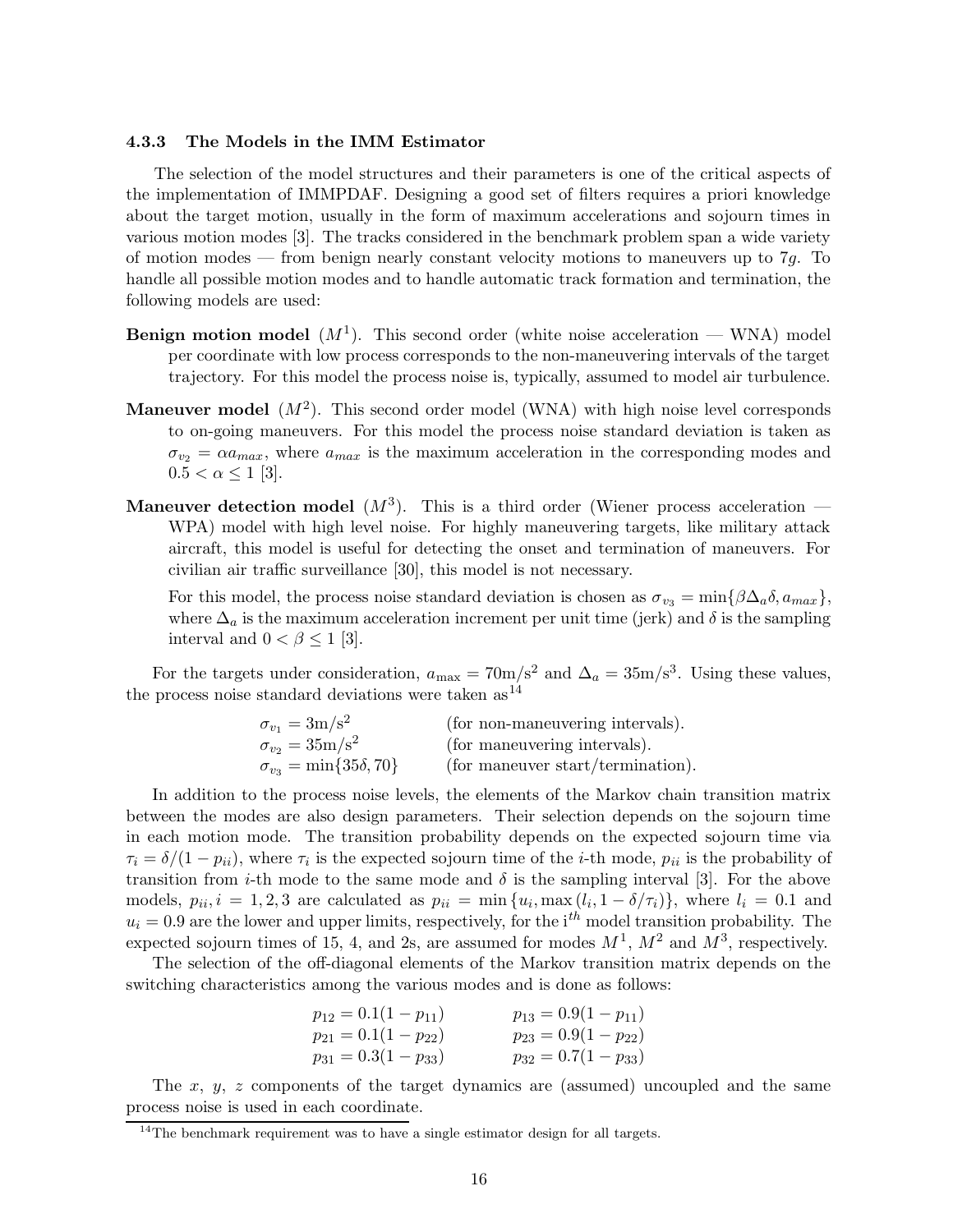# 4.4 Track Termination

According to the benchmark problem a track is declared lost if the estimation error is greater than the two-way beamwidth in angles or 1.5 radar range gates in range. In addition to this problem-specific criterion, the IMMPDAF declares (on its own) track loss if the track is not updated for 100s. Alternatively, one can include a "no target" model [4], which is useful for automatic track termination, in the IMM mode set. In a more general tracking problem, where the true target state is not known, the "no target" mode probability or the track update interval would serve as the criterion for track termination and the IMMPDAF would provide a unified framework for track formation, maintenance and termination.

# 4.5 Simulation Results

In this section results obtained using the algorithms discussed above are presented. The computational requirements and root-mean-square errors (RMSE) are given.

The tracking algorithm using the IMMPDAF is tested on the following six benchmark tracks<sup>15</sup>:

Target 1 A large military cargo aircraft with maneuvers up to 3g.

- Target 2 A Learjet or commercial aircraft which is smaller and more maneuverable than target 1 with maneuvers up to 4g.
- Target 3 A high speed medium bomber with maneuvers up to 4g.

Target 4 Another medium bomber with good maneuverability up to 6g.

**Targets 5 & 6** Fighter or attack aircraft with very high maneuverability up to  $7g$ .

Figure 5 shows the trajectory of target 6: The target maintains constant speed and course for 30s before making a 7g turn at  $t = 30$ s. The new course is maintained for another 30s and a 6g turn is performed while the throttle is reduced and the aircraft is nosed over in order to rapidly decrease altitude. This turn-and-dive maneuver is accompanied by RGPO and the SOJ happens to be in the mainlobe of the radar at the same time to maximize the tracking difficulty. After 30s another 6g turn at full throttle is performed. Finally, constant velocity is maintained after another 7g turn at  $t = 150$ s [10].

In Table 2, the performance measures and their averages for the IMMPDAF (in the presence of FA, RGPO and SOJ [10, 19]) are given. During maneuvering periods the revisit intervals were shorter. The averages are obtained by adding the corresponding performance metrics of the six targets (with those of target 1 added twice due to its relative frequency in the real world) and dividing the sum by 7. In the table, the maneuver density is the percentage of the total time that the target acceleration exceeds 0.5g. The average floating point operation (FLOP) count per second was obtained by dividing the total number of floating point operations by the target track length. This is the computational requirement for target and jammer tracking, neutralizing techniques for ECM and adaptive parameter selection for the estimator, i.e., it excludes the computational load for the radar emulation.

<sup>&</sup>lt;sup>15</sup>The tracking algorithm does not know the type of the target under track — the parameters are selected to handle any target.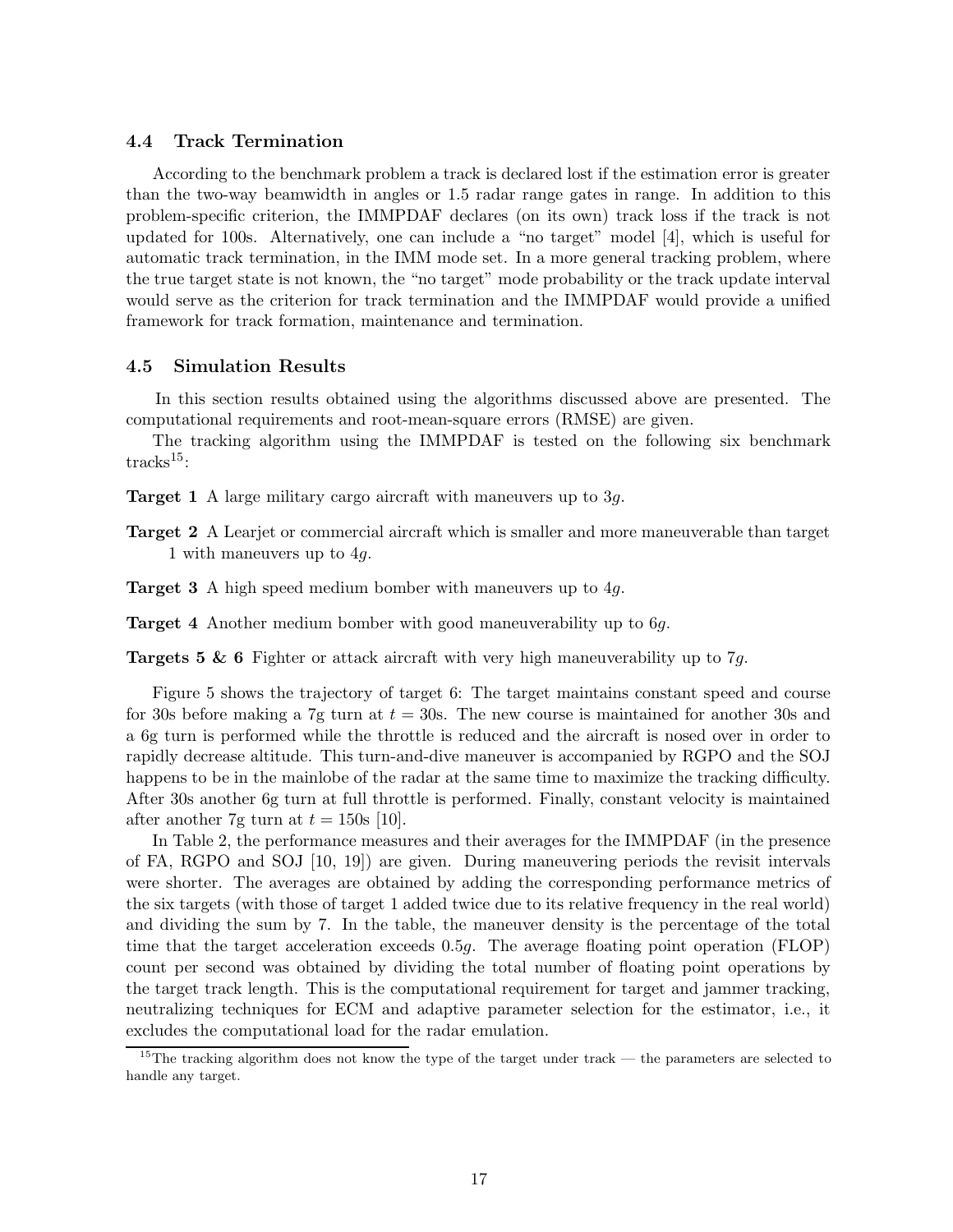

Figure 5: A Trajectory of Target 6 (I - Initial Position, F - Final Position)

|                | Time                     | Max.          | Man.    | Sample         | Ave.  | Pos.  | Vel.  | Ave.     | $_{\rm Lost}$  |
|----------------|--------------------------|---------------|---------|----------------|-------|-------|-------|----------|----------------|
| Target         | Length                   | Acc.          | Density | Period         | Power | RMSE  | RMSE  | Load     | Tracks         |
|                | $(\mathbf{s})$           | $\rm (m/s^2)$ | $(\%)$  | $(\mathbf{s})$ | W)    | (m)   | (m/s) | (kFLOPS) | $(\%)$         |
|                | 165                      | 31            | 25      | 2.65           | 8.9   | 98.1  | 61.3  | 22.2     |                |
| $\overline{2}$ | 150                      | 39            | 28.5    | 2.39           | 5.0   | 97.2  | 68.5  | 24.3     | U              |
| 3              | 145                      | 42            | 20      | 2.38           | 10.9  | 142.1 | 101.2 | 24.6     |                |
| 4              | 184                      | 58            | 20      | 2.34           | 3.0   | 26.5  | 25.9  | 24.3     | $\theta$       |
| 5              | 182                      | 68            | 38      | 2.33           | 18.4  | 148.1 | 110.7 | 27.1     | $\overline{2}$ |
| 6              | 188                      | 70            | 35      | 2.52           | 12.4  | 98.6  | 71.4  | 24.6     |                |
| Ave.           | $\overline{\phantom{a}}$ |               |         | 2.48           | 8.3   |       |       | 24.5     |                |

Table 2: Performance of IMMPDAF in the Presence of False Alarms, Range Gate Pull-Off and the Standoff Jammer

The average  $FLOP^{16}$  requirement is 25 kFLOPS, which can be compared with the FLOP rate of 78 MFLOPS of a (by now obsolete) Pentium processor running at 133MHz. Thus, the real-time implementation of the complete tracking system is possible for numerous such targets simultaneously. With the average revisit interval of 2.5s, the FLOP requirement of the IMMPDAF is 62.5 kFLOP/radar cycle. With the revisit time calculations taking about the same amount of computation as a cycle of the IMMPDAF, but running at half the rate of the Kalman Filter (which runs at constant rate), the IMMPDAF with adaptive revisit time is about 10 times costlier computationally than a Kalman Filter. Due to its ability to save radar resources, which are much more expensive than computational resources, the IMMPDAF is a worthwhile and viable alternative to the Kalman filter, which is the standard "workhorse" in many current tracking systems.<sup>17</sup>

<sup>&</sup>lt;sup>16</sup>The FLOP count is obtained using the built-in MATLAB function flops. Note that these counts, which are given in terms of thousands of floating point operations per second (kFLOPS) or millions of floating point operations per second (MFLOPS), are rather pessimistic — the actual FLOP requirement would be considerably lower. Nevertheless, this is the best estimate of the computational requirements at this point.

<sup>&</sup>lt;sup>17</sup>Some systems still use the  $\alpha$ -β filter as their "workmule". As suggested by a well-known person in tracking,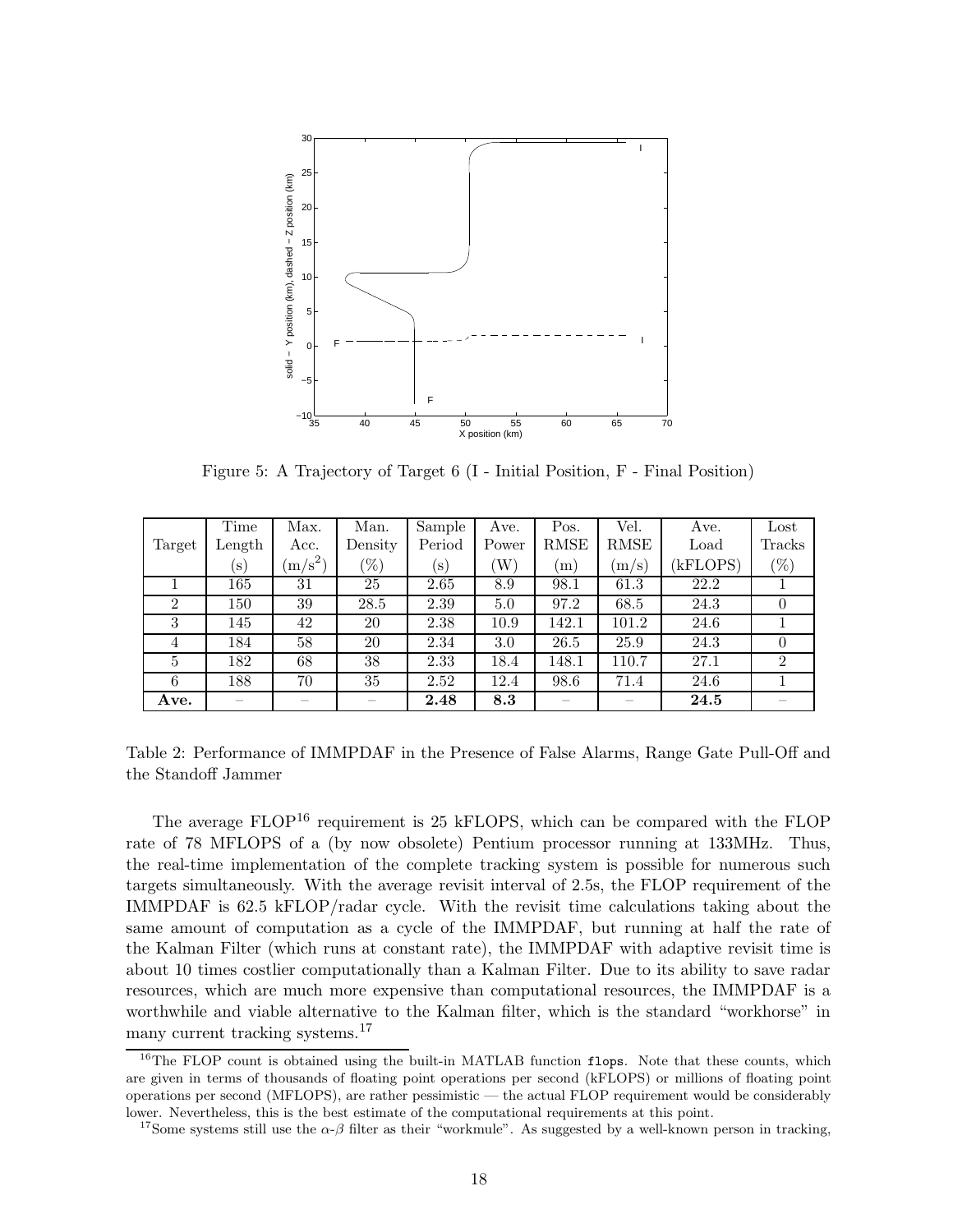# 5 A Flexible-Window ML-PDA Estimator for Tracking LO Tar $gets$  [12]

One difficulty with the ML-PDA approach of Section 3, which uses a fixed set of scans of measurements as a batch, is the incorporation of non-informative scans when the target is not present in the surveillance region for some consecutive scans. For example, if the target appears within the surveillance region of the sensor after the first few scans, the estimator can be misled by the pure clutter in those scans — the earlier scans contain no relevant information and the incorporation of these into the estimator not only increases the amount of processing (without adding any more information) but also results in less accurate estimates or even possible track rejection. Also, a target could disappear from the surveillance region for a while during tracking and reappear sometime later. Then, these scans contain little or no information about the target and can potentially mislead the tracker.

In addition, the standard ML-PDA estimator assumes that the target SNR, the target velocity and the density of false alarms over the entire tracking period remain constant. In practice, this may not be the case and then the standard ML-PDA estimator will not yield the desired results. For example, the average target SNR may vary significantly as the target gets closer to or moves away from the sensor. Also, the target might change its course and/or speed intermittently over time. For electro-optical (EO) sensors, depending on the time of the day and weather, the number of false alarms may vary as well.

Because of these concerns, an estimator capable of handling time-varying SNR (with online adaptation), false alarm density and slowly evolving course and speed is needed. While a recursive estimator like the IMM-PDA is a candidate, in order to operate under low SNR conditions in heavy clutter, a batch estimator is still preferred. In this section, the above problems are addressed by introducing an estimator that uses the ML-PDA with AI adaptively in a slidingwindow fashion [12], rather than using all the measurements in a single batch as the standard ML-PDA estimator does [17]. The initial time and the length of this sliding window are adjusted adaptively based on the information content in the measurements in the window. Thus, scans with little or no information content are eliminated and the window is moved over to scans with "informative" measurements. This algorithm is also effective when the target is temporarily lost and reappears later. In contrast, recursive algorithms will diverge in this situation and may require an expensive track reinitiation. The standard batch estimator will be oblivious to the disappearance and may lose the whole track. This section demonstrates the performance of the adaptive sliding-window ML-PDA estimator on a real scenario with heavy clutter for tracking a fast-moving aircraft using an EO sensor.

# 5.1 The Scenario

The adaptive ML-PDA algorithm was tested on an actual scenario consisting of 78 frames of Long Wave Infrared (LWIR) IR data collected during the Laptex data collection, which occurred in July 1996 at Crete, Greece. The sequence contains a single target — a fast-moving Mirage F1 fighter jet. The  $920 \times 480$  pixel frames, taken at a rate of 1Hz were registered to compensate for frame-to-frame line-of-sight (LOS) jitter. Figure 6 shows the last frame in the F1 Mirage sequence, with the target detection surrounded by an ellipse.

A sample detection list for the Mirage F1 sequence obtained at the end of preprocessing is shown in Figure 7. Each  $\forall x$  in the figure represents a detection above the threshold. As it can

this filter should be outlawed.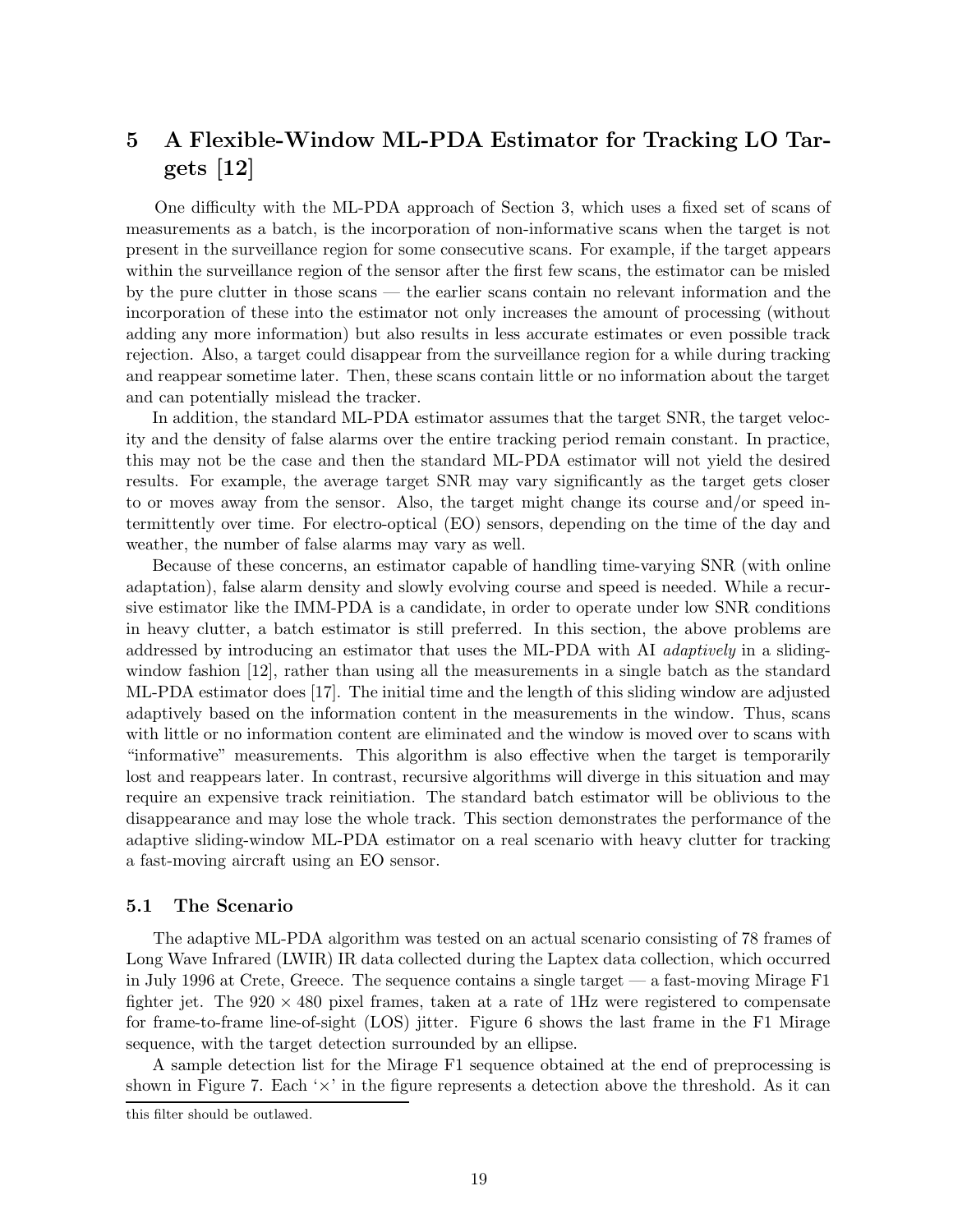

Figure 6: The last frame in the F1 Mirage sequence

be seen, the number of detections is overwhelming and only a sophisticated algorithm can find the target.

# 5.2 The ML-PDA Estimator

In this section the target and measurement models used by the estimator in the tracking algorithm are discussed and the statistical assumptions made by the algorithm are presented. The ML-PDA estimator for these models is then outlined.

## 5.2.1 Target and Measurement Models

The ML-PDA tracking algorithm is used on the detection lists after the data pre-processing phase. It is assumed that there are n detection lists obtained at times  $t = t_1, t_2, ..., t_n$ . The *i*-th detection list, where  $1 \leq i \leq n$ , consists of  $m_i$  detections at pixel positions  $(x_{ij}, y_{ij})$  along the X and Y directions. In addition to locations, the signal strength or amplitude,  $a_{ij}$ , of the j-th detection in the *i*-th list, where  $1 \leq j \leq m_i$ , is also measured. Thus, assuming constant velocity over a number of scans, the problem can be formulated as a 2-dimensional scenario in the sensor's focal plane array with the target motion defined by the 4-dimensional vector consisting of the horizontal and vertical pixel positions of the target at a reference time and the corresponding velocities along these directions, assumed constant.

A measurement can either originate from a true target or from a spurious source. In the former case, each measurement is assumed to have been received only once in each scan with a detection probability  $P_D$  and to have been corrupted by zero-mean additive white Gaussian noise of known variance, independent between the coordinates.

Thus, the joint probability density function of the position components of a target originated measurement is the product of two Gaussians with means being known functions of the target parameter vectors and variance given by the measurement noise variances. The false alarms are assumed to be distributed uniformly in the surveillance region and their number at any sampling instant obeys the Poisson probability mass function with known spatial density.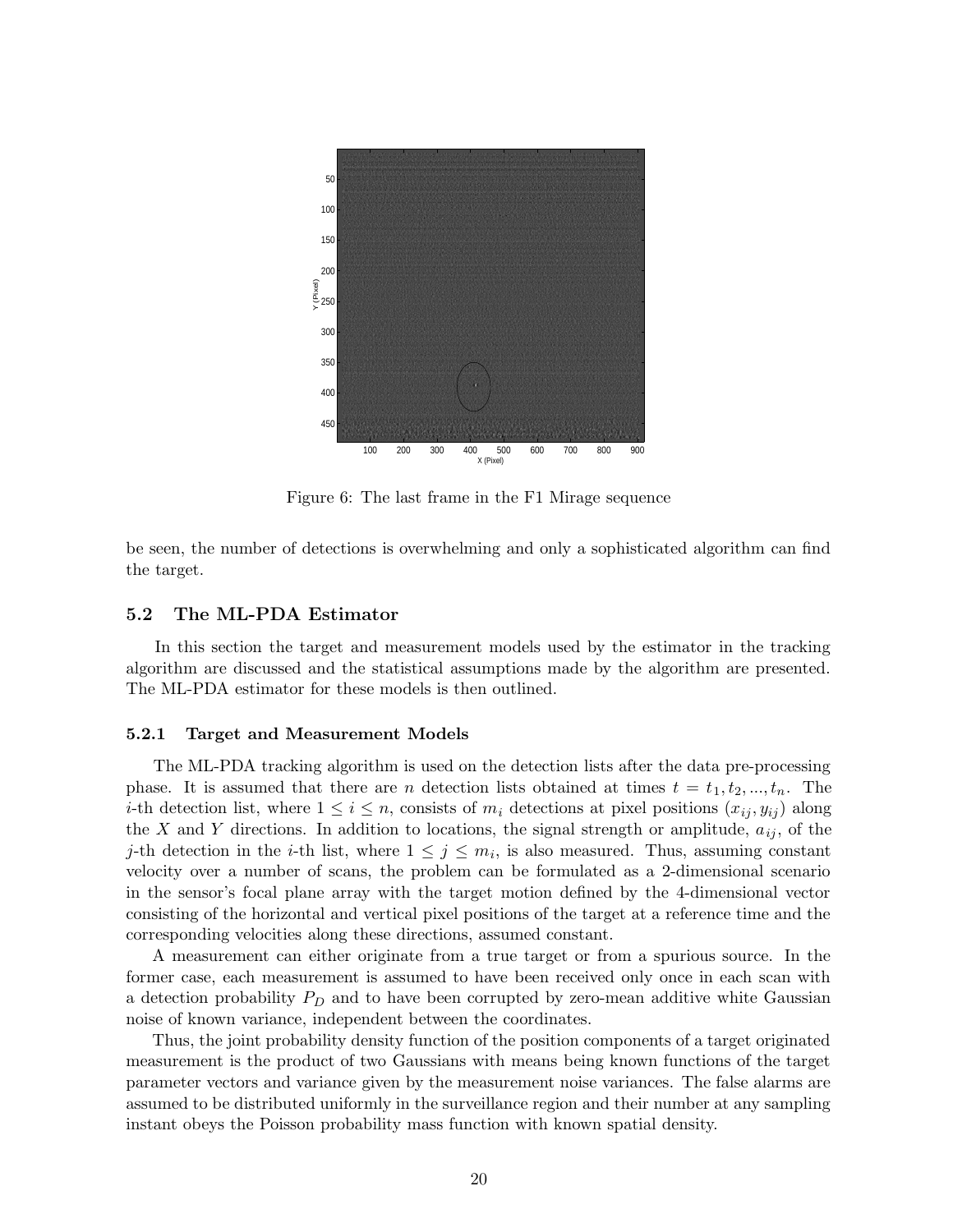

Figure 7: Detection list corresponding to the frame in Figure 6

It has been shown in [17] that the performance of the ML-PDA estimator can be improved by using amplitude information (AI) of the received signal in the estimation process itself, in addition to thresholding. After the signal has been passed through the matched filter, an envelope detector can be used to obtain the amplitude of the signal. The noise at the matched filter output is assumed to be narrowband Gaussian. When this is fed through the envelope detector, the output is Rayleigh distributed.

The ratio of the probability density functions at the output of the threshold detector corresponding to detected measurements from the target and false alarms is the amplitude likelihood ratio. This is a ratio of two Rayleigh densities with power  $1+d$ , for target+noise, and unity power for noise only, where  $d$  is the SNR. In IR applications the signal strength, while heavytailed, is typically not Rayleigh. However, our experience on real data showed that the overall track extraction results are not very sensitive to the intensity model — using more realistic (mixture) models yielded the same results, so the simple Rayleigh models were kept.

# 5.2.2 The Maximum Likelihood - Probabilistic Data Association Estimator

The maximum likelihood estimator combined with the PDA approach is obtained, as in Section 3 using the total probability theorem. The total log-likelihood ratio for the entire data set is given as in Sec. 3, by a mixture of Gaussian-Rayleigh $(1+d)$  with uniform-Rayleigh $(1)$ densities.

The Maximum Likelihood Estimate (MLE) is obtained by finding the vector  $\mathbf{x} = \hat{\mathbf{x}}$  that maximizes the total log-likelihood ratio. This maximization is performed using a quasi-Newton (variable metric) method. This can equivalently be done by minimizing the negative log-likelihood function. In our implementation of the MLE, the Davidon-Fletcher-Powell variant of the variable metric method was used. This method is a Conjugate Gradient technique which finds the minimum value of the function iteratively [27]. However, the negative log-likelihood function may have several local minima, i.e., it has multiple modes. Due to this property, if the search is initiated too far away from the global minimum, the line search algorithm may converge to a local minimum. To remedy this, a multi-pass approach is used as in [17].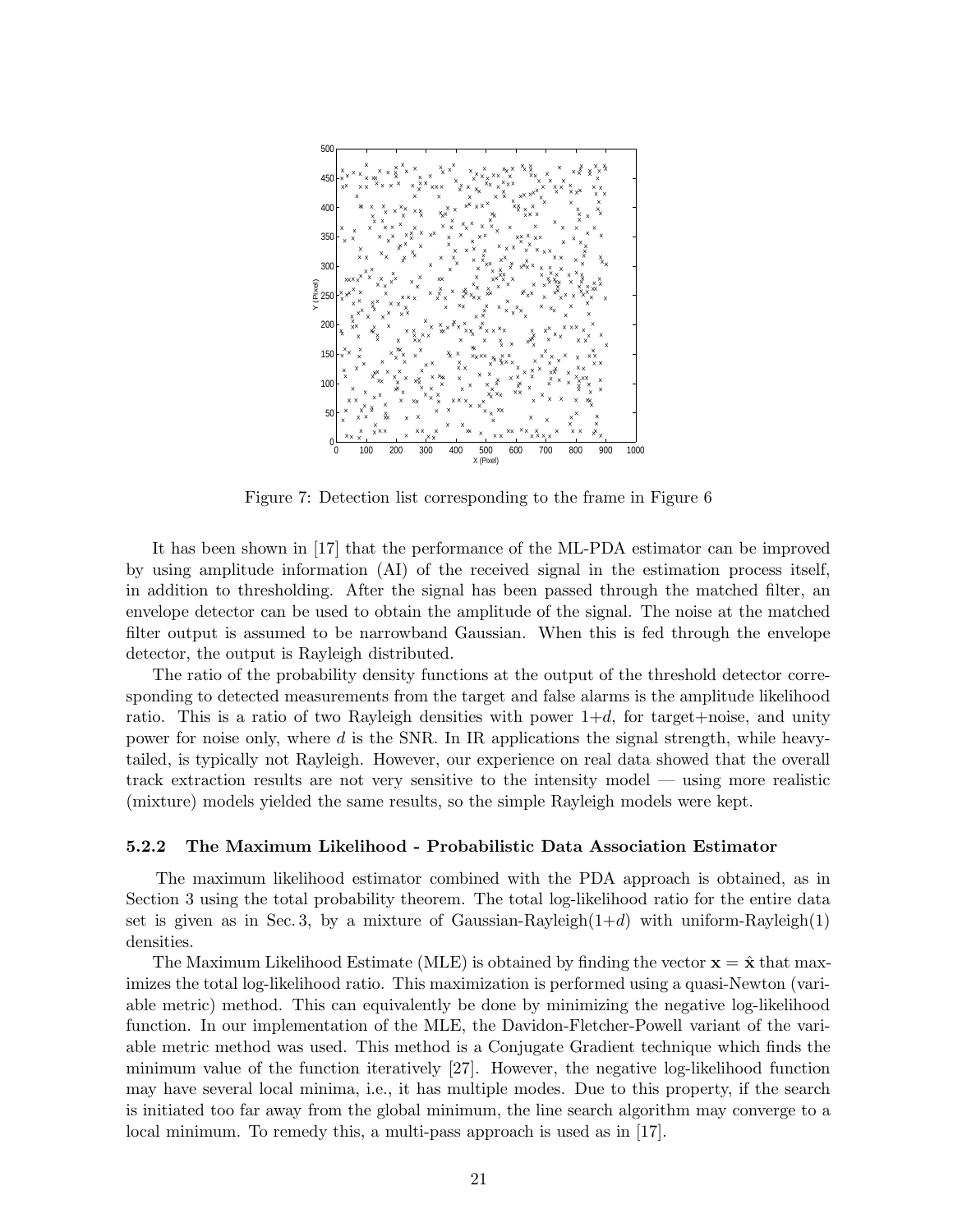# 5.3 The Adaptive ML-PDA

Usually, the measurement process begins before the target becomes visible, that is, the target enters the surveillance region of the sensor some time after the sensor started to record measurements. Also, the target may disappear from the surveillance region for a certain period of time before reappearing. During these periods of blackout, the received measurements are purely noise-only and the scans of data contain no information about the target under track. Incorporating these scans into a tracker reduces its accuracy and efficiency. Thus, detecting and rejecting these scans is important to ensure the fidelity of the estimator. This subsection presents a method which uses the ML-PDA algorithm in a variable sliding-window fashion. In this case, the algorithm uses only a subset of the data at a time rather than all of the frames at once, to eliminate the use of scans that have no target. The initial time and the length of the sliding window are adjusted adaptively based on the information content of the data the smallest window, and thus the fewest number of scans, required to identify the target is determined online and adapted over time.

The key steps in the adaptive ML-PDA estimator are as follows:

- 1. Start with a window of minimum size.
- 2. Run the ML-PDA estimator within this window and carry out the validation test on the estimates.
- 3. If the estimate is accepted (i.e., if the test is passed), and if the window is of minimum size, accept the window. The next window is the present window advanced by one scan. Go to step 2.
- 4. If the estimate is accepted, and if the window is greater than minimum size, try a shorter window by removing the initial scan. Go to step 2 and accept the window only if estimates are better than those from the previous window.
- 5. If the test fails and if the window is of minimum size, increase the window length to include one more scan of measurements and, thus, increase the information content in the window. Go to step 2.
- 6. If the test fails and if the window is greater than minimum size, eliminate the first scan, which could contain pure noise only. Go to step 2.
- 7. Stop when all scans are used.

The algorithm is described below. In order to specify the exact steps in the estimator, the following variables are defined:

 $W =$  Current window length

 $W_{\text{min}} =$  Minimum window length

 $Z(t_i) =$ Scan (set) of measurements at time  $t_i$ 

To illustrate the adaptive algorithm, consider a scenario where a sensor records 10 scans of measurements over a surveillance region. The target, however, appears in this region (i.e., its intensity exceeds the threshold) only after the second scan (i.e., from the third scan onwards). This case is illustrated in Figure 8. The first two scans are useless, because they contain only noise.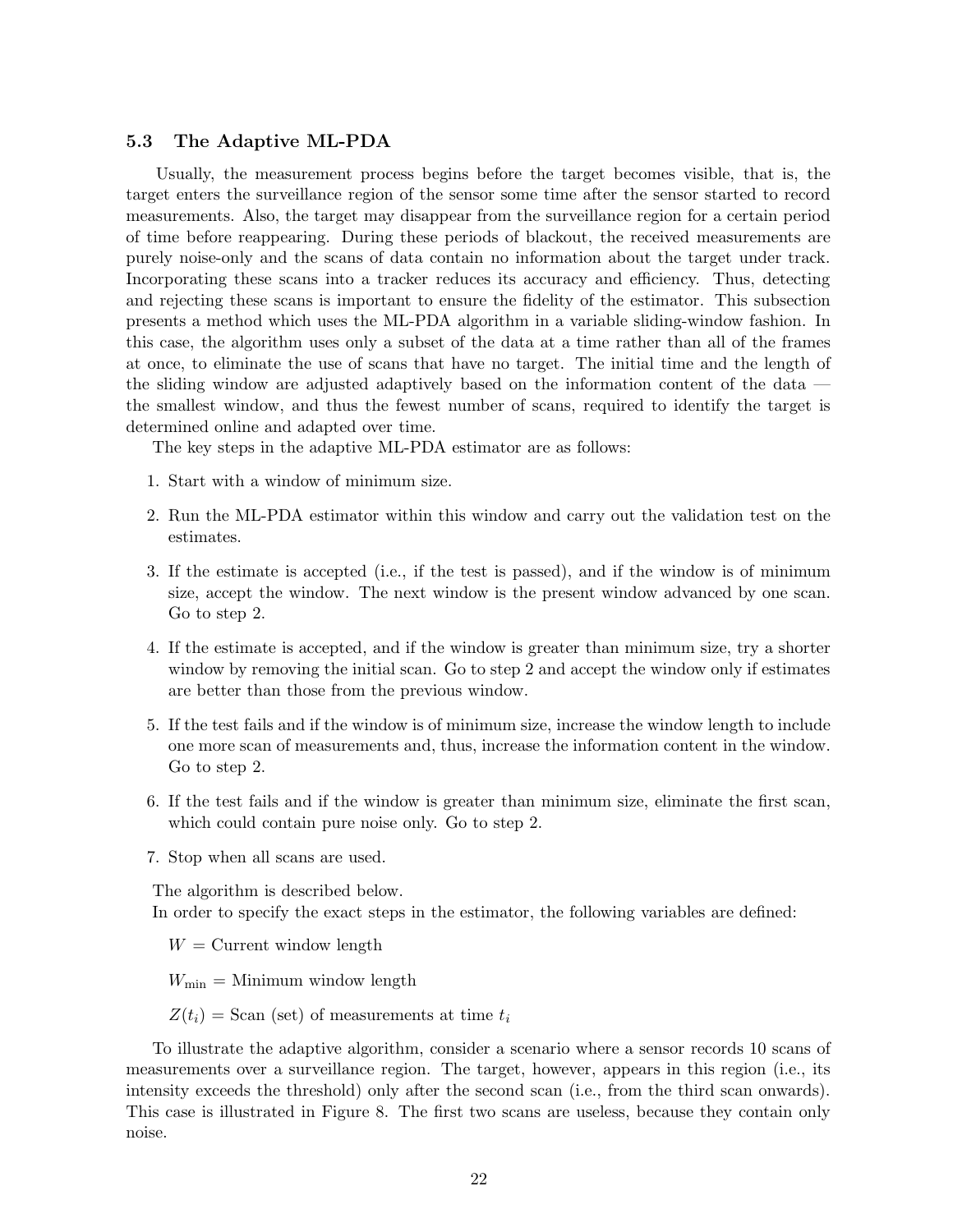

Figure 8: Scenario with a target being present for only a partial time during observation



Figure 9: Adaptive ML-PDA algorithm applied to the scenario illustrated above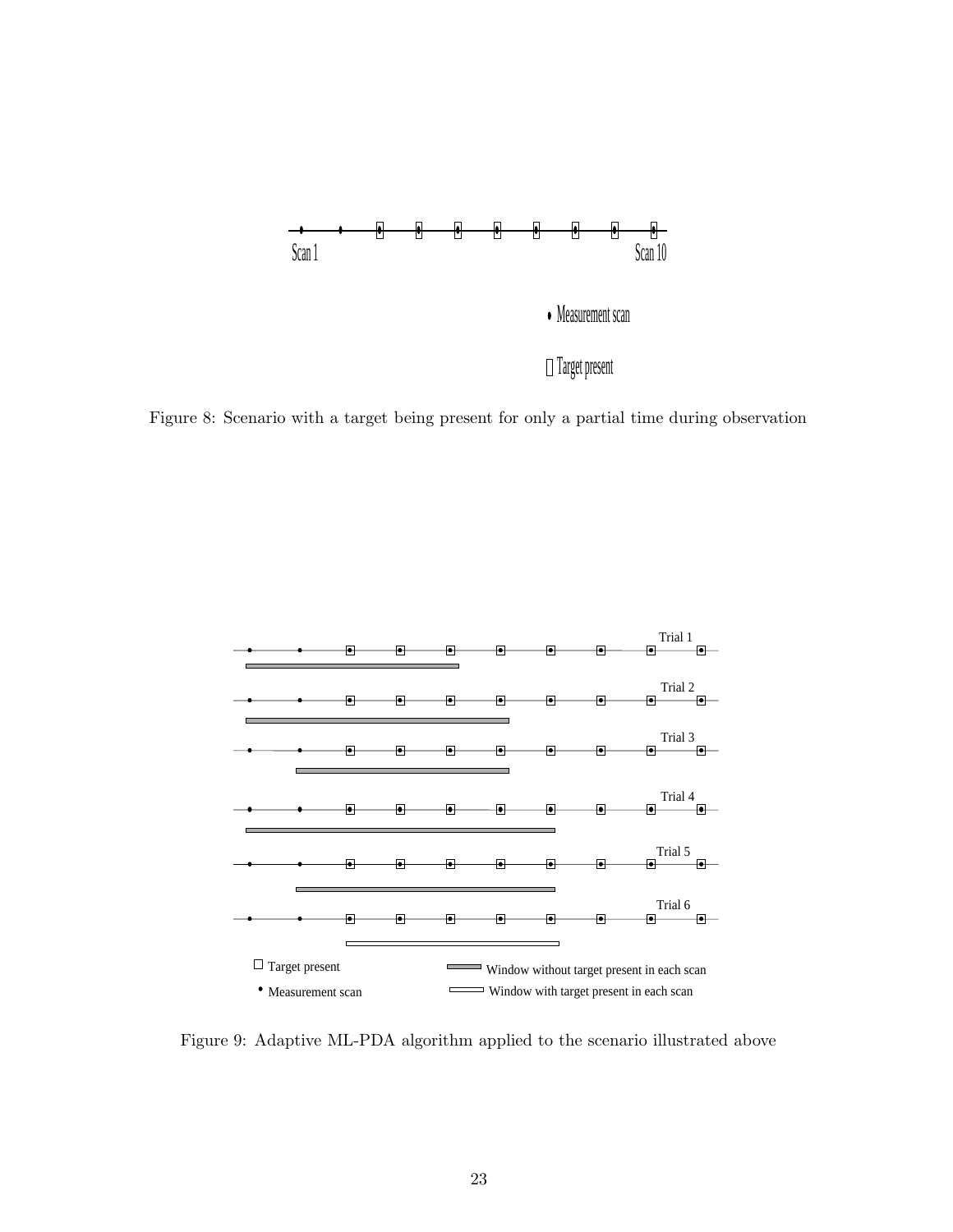Consider the smallest window size required for a detection to be 5. Then the algorithm will evolve as shown in Figure 9. First, for the sake of illustration, assume that a single "noisy" scan present in the data set is sufficient to cause the MLE to fail the hypothesis test for track acceptance. The algorithm tries to expand the window to include an additional scan if a track detection is not made. This is done because an additional scan of data may bring enough additional information to detect the target track. The algorithm next tries to cut down the window size by removing the initial scan. This is done to check whether a better estimate can be obtained without this scan. If this initial scan is noise only, then it degrades the accuracy of the estimate. If a better estimate is found (i.e., a more accurate estimate) without this scan, the latter is eliminated. Thus, as in the example given above, the algorithm expands at the front (most recent scan used) and contracts at the rear end of the window to find the best window that produces the strongest detection, based on the validation test.

Since this algorithm can yield, due to data "dropouts", several track segments, if one desires to connect them, the technique of [23] can be used.

# 5.4 Results

# 5.4.1 Estimation Results

The Mirage F1 data set on which this algorithm was exercised consists of 78 scans or frames of LWIR data. The target appears late in this scenario and moves towards the sensor. There are about 600 detections per frame. In this implementation the parameters shown in Table 3 were chosen.

| Parameter                 | Value |
|---------------------------|-------|
| $\sigma_1$                | 1.25  |
| $\sigma_2$                | 1.25  |
| Min Window Size, W        | 10    |
| Initial target SNR, $d_0$ | 9.5   |
| $P_{DC}$                  | 0.70  |
| $\alpha$                  | 0.85  |
| $\pi_m$                   | 5%    |
| $\bar{\mathcal{D}}$       | 5.0   |
| $\bar{\sigma}_v$          | 0.15  |
| K                         |       |

Table 3: Parameters used in the ML-PDA Algorithm for the F1 Mirage Jet

The choice of these parameters is explained as follows:

- $\sigma_1$  and  $\sigma_2$  are the standard deviations along the horizontal and vertical axes respectively. The value of 1.25 for both variables models the results of the preprocessing.
- The minimum window size,  $W_{min}$ , was chosen to be 10. The algorithm will expand this window if a target is not detected in 10 frames. Initially a shorter window was used, but the estimates appeared to be unstable. Therefore, less than 10 scans is assumed to be ineffective at producing an accurate estimate.
- The initial target SNR,  $d_0$ , was chosen as 9.5 dB because the average SNR of all the detections over the frames is approximately 9.0 dB. However, in most frames, numerous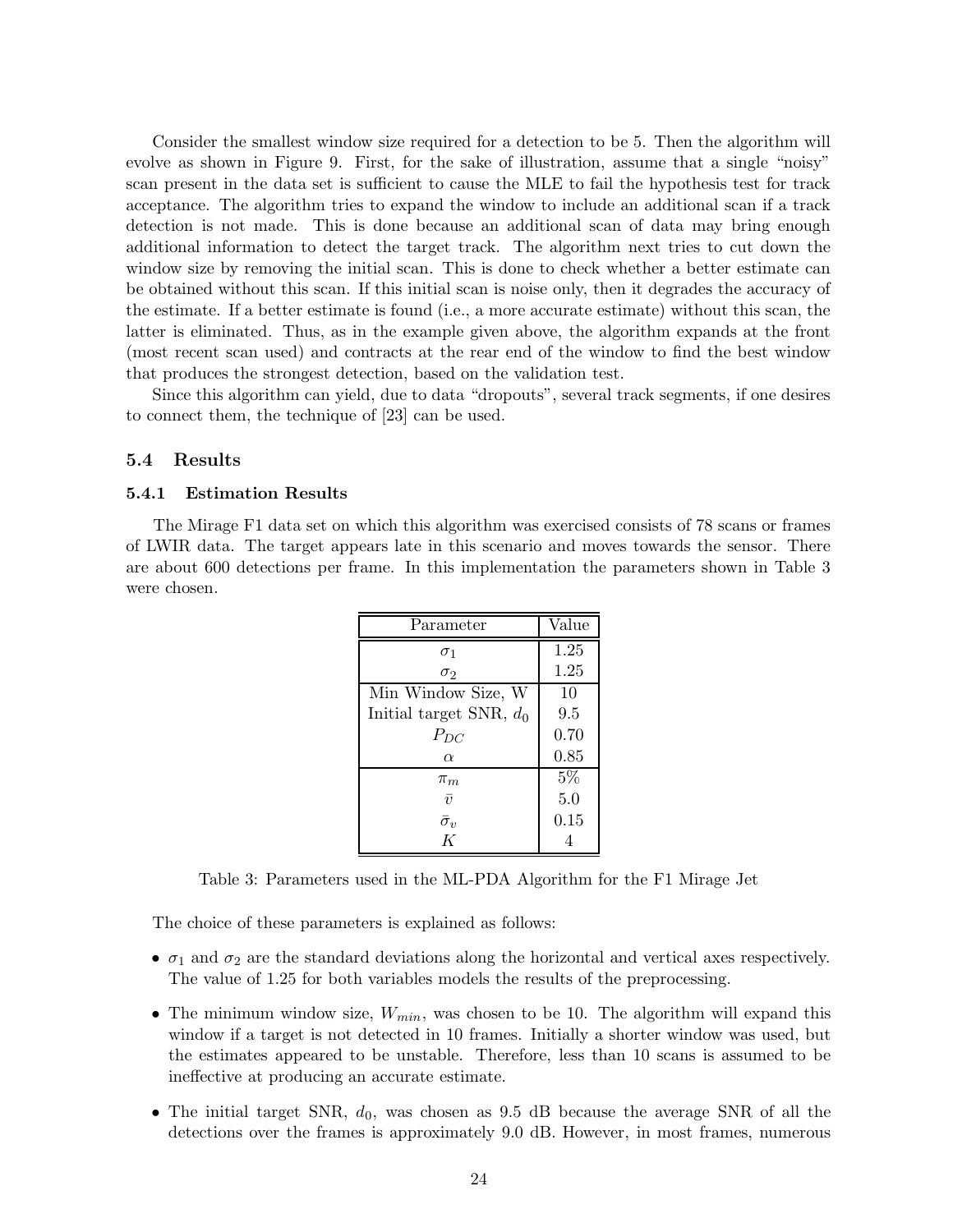

Figure 10: Progress of the Algorithm showing Windows with Detections.

random spikes were noted. In the first frame, where a target is unlikely to be present, a single spike of 15.0 dB is noted. These spikes, however, cannot and should not be modeled as the target SNR.

- A constant probability of detection  $(P_{DC})$  of 0.7 was chosen. A value that is too high would bring down the detection threshold and increase  $P_{FA}$ .
- $\alpha$  is the parameter used to update the estimated target SNR with an  $\alpha$  filter [3]. A high value is chosen for the purpose of detecting a distant target that approaches the sensor over time and to account for the presence of occasional spikes of noise. Thus, the estimated SNR is less dependent on a detection that could originate from a noisy source and, thus, set the bar too high for future detections.
- $\pi_m$  is the miss probability (probabilities of rejecting a correct track).
- $\bar{v}$  and  $\bar{\sigma}_v$  are used in the multi-pass approach of the optimization algorithm [16, 17].
- The number of passes  $K$  in the multi-pass approach of the optimization algorithm was chosen as 4 (this is not a significant burden because, as discussed later, the initialization of the search is by far the most time consuming part).

To get a better idea of the detection process, Figure 10 depicts the windows where the target has been detected.

From the above results, note the following:

• The first detection uses 22 scans and occurs at scan 28. This occurs because the initial scans have low-information content as the target appears late in the frame of surveillance. The IMM-MHT algorithm [28] required 38 scans for a detection, while the IMMPDA [22] required 39 scans. Some spurious detections were noticed at earlier scans, but these were rejected.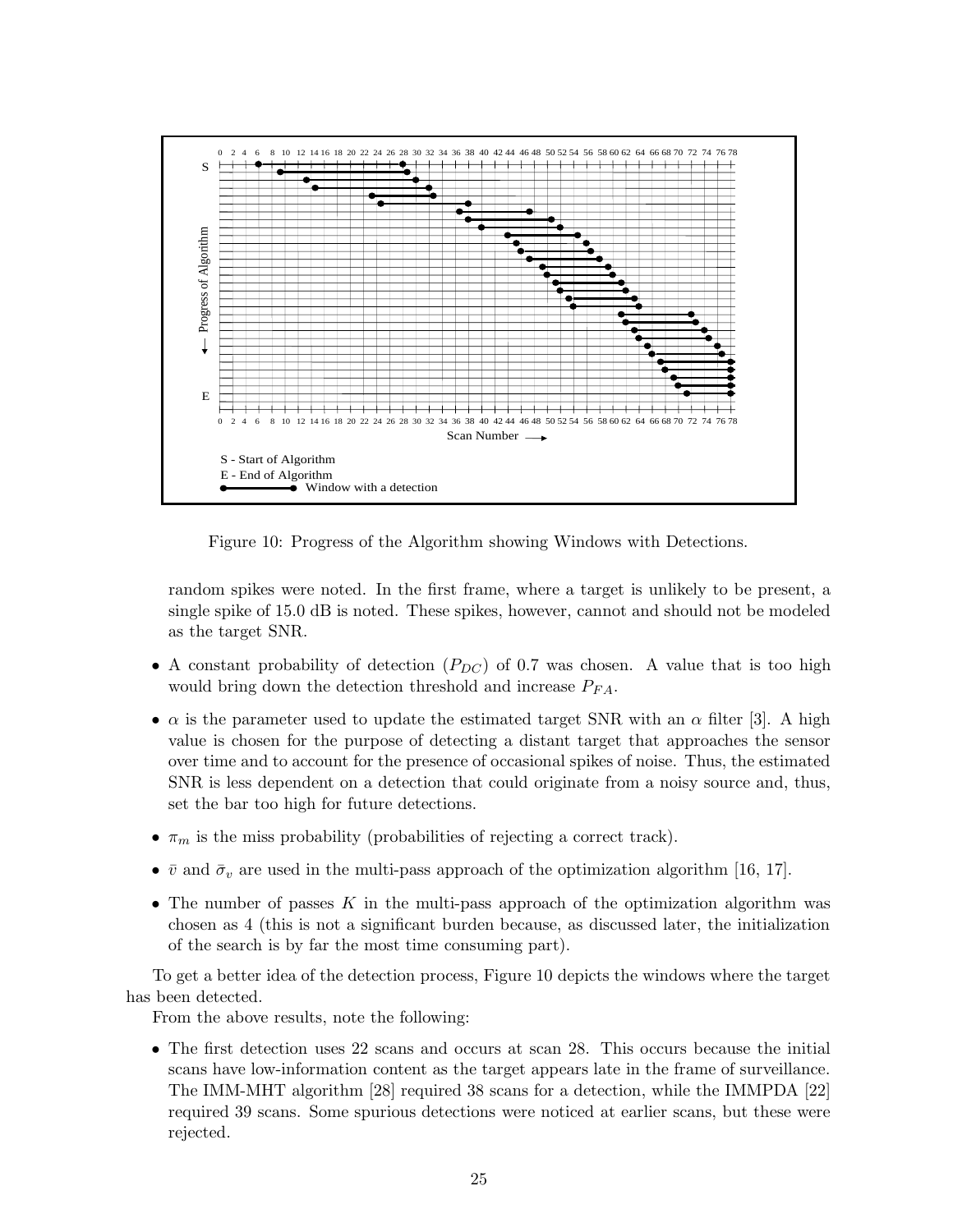- The next few detection windows produce similar target estimates. This is because a large number of scans repeat themselves in these windows.
- After the initial detections, there is a 'jump' in the scan number at which a detection is made. In addition, the estimates, particularly the velocity estimates, deteriorate. This could either indicate that the target has suddenly disappeared (became less visible) from the region of surveillance or that the target made a maneuver.
- From scan 44 onward, the algorithm stabilizes for several next windows. At scan 52, however, there is another 'jump' in detection windows. This is also followed by a drop in the estimated target SNR, as explained above. This, however, indicates that the algorithm can adjust itself and restart after a target has become suddenly invisible. Recursive algorithms will diverge in this case.
- From scan 54 onward, the algorithm stabilizes, as indicated by the estimates. Also, a detection is made for every increasing window, because the target has come closer to the sensor and, thus, is more visible. This is noted by the sharp rise in the estimated target SNR after scan 54.
- The above results provide an understanding of the target's behavior. The results suggest that the Mirage F1 appears late in the area of surveillance and moves towards the sensor. However, initially it remains barely visible and possibly undergoes maneuvers. As it approaches the sensor, it becomes more and more visible and, thus, easier to detect.

# 5.4.2 Computational Load

The adaptive ML-PDA tracker took 442s, including the time for data input/output, on a Pentium III Processor running at 550MHz to process the 78 scans of the Mirage F1 data. This translates into about 5.67s per frame (or 5.67s running time for 1s data), including input/output time. An efficient implementation on a dedicated processor can easily make the algorithm realtime capable on a newer processor. Also, by paralellizing the initial grid search, which required more than 90% of the time, the adaptive ML-PDA estimator can be made even more efficient.

# 6 Summary

In this article we presented the use of the PDA technique for different tracking problems. Specifically, the PDA approach was used for parameter estimation as well as recursive state estimation. As an example of parameter estimation, track formation of a low observable target using a nonlinear Maximum Likelihood estimator in conjunction with the PDA technique with passive (sonar) measurements was presented. The use of the PDA technique in conjunction with the IMM estimator, resulting in the IMMPDAF, was presented as an example of recursive estimation on a benchmark radar tracking problem in the presence of ECM. Also presented was an adaptive variable-sliding-window PDA-based ML estimator that retains the advantages of the batch (parameter) estimator while being capable of tracking the motion of maneuvering targets. This was illustrated on an real EO surveillance problem. These applications demonstrate the usefulness of the PDA approach for a wide variety of real tracking problems.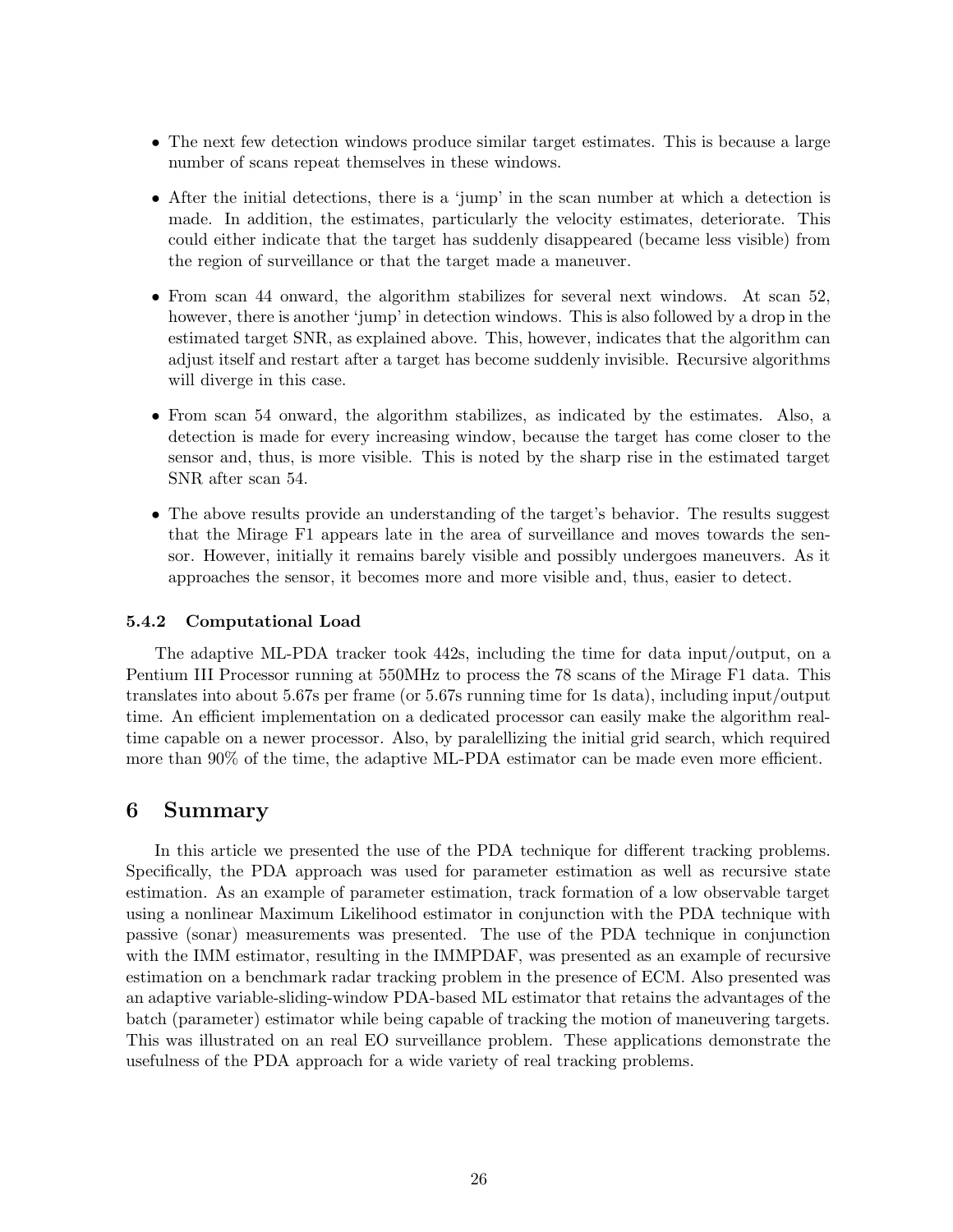# Acknowledgment

The numerous constructive comments from anonymous reviewers are gratefully acknowledged.

# References

- [1] Bar-Shalom, Y. (Editor), Multitarget-Multisensor Tracking: Advanced Applications, Volume I, Artech House, Dedham, MA, 1990. Reprinted by YBS Publishing, 1998.
- [2] Bar-Shalom, Y. (Editor), Multitarget-Multisensor Tracking: Applications and Advances, Volume II, Artech House, Dedham, MA, 1992. Reprinted by YBS Publishing, 1998.
- [3] Bar-Shalom, Y., Li, X. R., and Kirubarajan, T., Estimation with Applications to Tracking and Navigation: Algorithms and Software for Information Extraction, J. Wiley and Sons, 2001.
- [4] Bar-Shalom, Y., and Li, X. R., Multitarget-Multisensor Tracking: Principles and Techniques, Storrs, CT: YBS Publishing, 1995.
- [5] Blackman, S. S., Dempster, R. J., Busch, M. T., and Popoli, R. F., "IMM/MHT solution to radar benchmark tracking problem", IEEE Trans. Aerospace and Electronic Systems, Vol. 35, No. 2, pp. 730-738, April 1999.
- [6] Blackman, S. S., and Popoli, R., Design and Analysis of Modern Tracking Systems, Dedham, MA: Artech House, 1999.
- [7] Blair, W. D., and Watson, G. A., "IMM algorithm for solution to benchmark problem for tracking maneuvering targets", Proc. SPIE Acquisition, Tracking and Pointing Conference, Orlando, FL, April 1994.
- [8] Blair, W. D., Watson, G. A., and Hoffman, S. A., "Benchmark problem for beam pointing control of phased array radar against maneuvering targets", Proc. American Control Conference, Baltimore, MD, June 1994.
- [9] Blair, W. D., Watson, G. A., Hoffman, S. A., and Gentry, G. L., "Benchmark problem for beam pointing control of phased array radar against maneuvering targets in the presence of ECM and false alarms", Proc. American Control Conference, Seattle, WA, June 1995.
- [10] Blair, W. D., Watson, G. A., Kirubarajan, T., and Bar-Shalom, Y., "Benchmark for radar resource allocation and tracking in the presence of ECM", IEEE Trans. Aerospace and Electronic Systems, Vol. 34, No. 3, pp. 1015-1022, October 1998.
- [11] Chen, J., Leung, Hl, Lo, T., Litva, J., and Blanchette, M. "A Modified Probabilistic Data Association Filter in a Real Clutter Environment", IEEE Trans. Aerospace and Electronic Systems, Vol. 32, No. 1, pp. 300-313, January 1996.
- [12] Chummun, M. R., Kirubarajan, T., and Bar-Shalom, Y., "An Adaptive Early-Detection ML/PDA Estimator for LO Targets with EO Sensors", IEEE Trans. Aerosp. Electronic Systems, 38(2):694-707, April 2002.
- [13] Daum, F. E., "Applications of PDA", Seminar at Univ. of Connecticut, May 2002.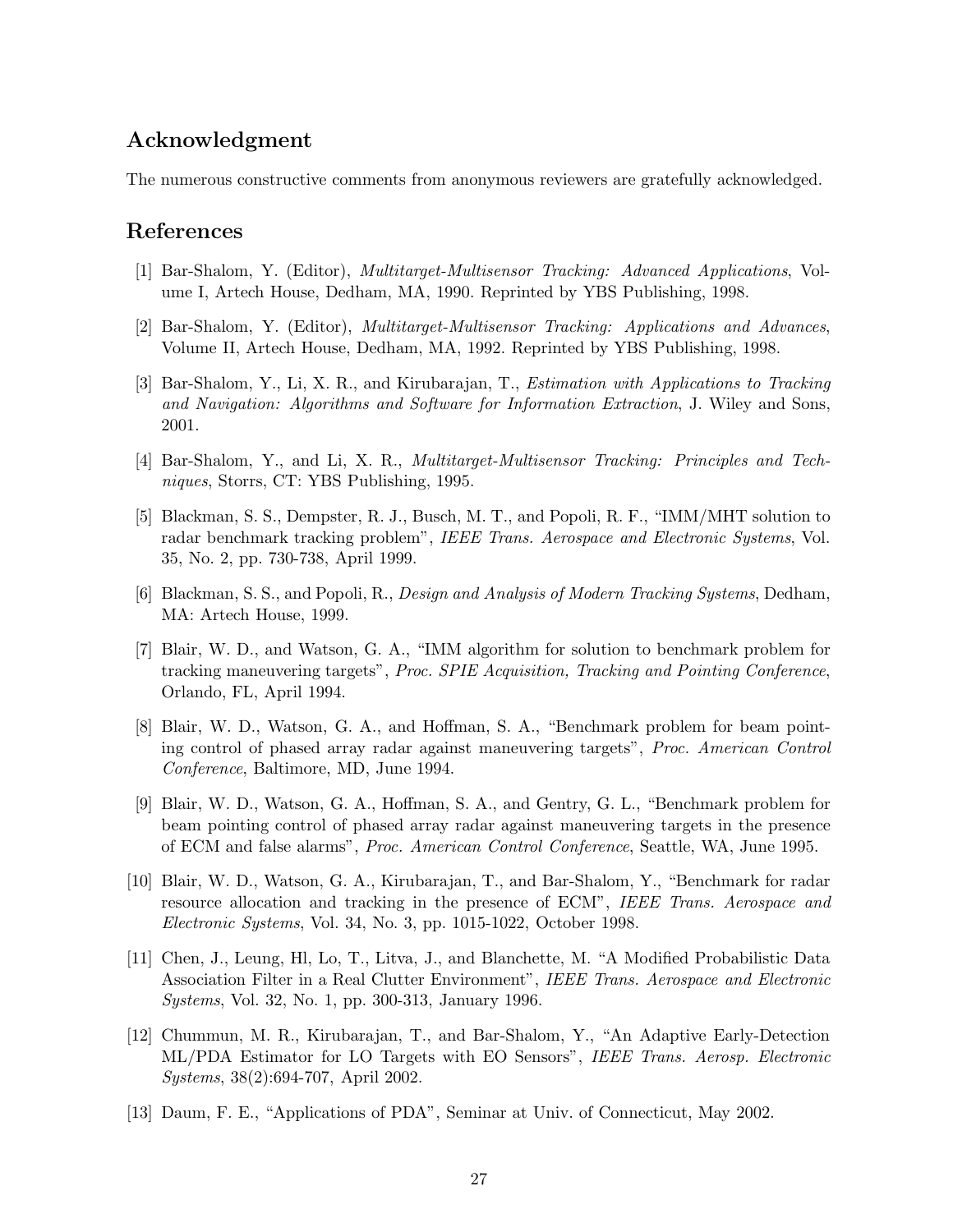- [14] Deb, S., Yeddanapudi, M., Pattipati, K. R., Bar-Shalom, Y., "A generalized S-dimensional assignment for multisensor-multitarget state estimation", IEEE Trans. Aerospace and Electronic Systems, Vol. 33, No. 2, pp. 523-538, April 1997.
- [15] Feo, M., Graziano, A., Miglioli, R., and Farina, A., "IMMJPDA vs. MHT and Kalman Filter with NN Correlation: Performance Comparison", IEE Proc. on Radar, Sonar and *Navigation (Part F)*, Vol. 144, No. 2, pp. 49–56, April 1997.
- [16] Jauffret, C., and Bar-Shalom, Y., "Track formation with bearing and frequency measurements in clutter", IEEE Transactions on Aerospace and Electronic Systems, AES-26, pp. 999-1010, November 1990.
- [17] Kirubarajan, T., and Bar-Shalom, Y., "Target Motion Analysis in Clutter for Passive Sonar Using Amplitude Information", IEEE Trans. Aerospace and Electronic Systems, Vol. 32, No. 4, pp. 1367–1384, October 1996.
- [18] Kirubarajan, T., and Bar-Shalom, Y., "Probabilistic Data Association Techniques for Target Tracking in Clutter", To appear in the Special Issue on Sequential State Estimation, IEEE Proceedings, November 2003.
- [19] Kirubarajan, T., Bar-Shalom, Y., Blair, W. D., and Watson, G. A., "IMMPDA Solution to Benchmark for Radar Resource Allocation and Tracking in the Presence of ECM", IEEE Trans. Aerospace and Electronic Systems, Vol. 34, No. 3, pp. 1023-1036, October 1998.
- [20] Kirubarajan, T., Wang, Y., and Bar-Shalom, Y., "Passive Ranging of a Low Observable Ballistic Missile in a Gravitational Field Using a Single Sensor", IEEE Trans. Aerosp. Electronic Systems, AES-37(2):481–494, April 2001.
- [21] Lerro, D., and Bar-Shalom, Y., "Interacting Multiple Model Tracking with Target Amplitude Feature", *IEEE Trans. Aerospace and Electronic Systems*, AES-29, No. 2, pp. 494-509, April 1993.
- [22] Lerro, D., and Bar-Shalom, Y., "IR Target Detection and Clutter Reduction Using the Interacting Multiple Model Estimator", Proc. of SPIE Conference on Signal and Data Processing of Small Targets, Vol. 3373, Orlando, FL, April 1998.
- [23] Mucci, R., Arnold, J. and Bar-Shalom, Y., "Track Segment Association with a Distributed Field of Sensors", J. Acoust. Soc. of America, 78(4): 1317-1324, Oct. 1985.
- [24] Nielsen, R. O., Sonar Signal Processing, Boston, MA: Artech House, 1991.
- [25] Pattipati, K. R., Popp, R. L., and Kirubarajan, T., "Survey of Assignment Techniques for Multitarget Tracking", Chapter 2 in *Multitarget-Multisensor Tracking: Applications and* Advances, Volume III, Y. Bar-Shalom and W. D. Blair (eds.), Artech House, Dedham, MA, 2001.
- [26] Poore, A. B., "Multidimensional assignment formulation of data-association problem arising from multitarget and multisensor tracking", Computational Optimization and Applications, Vol. 3, No. 1, pp. 27-57, March 1994.
- [27] Press, W. H., Teukolsky, S. A., Vetterling, W. T., and, Flannery, B. P., Numerical Recipes in C, Cambridge University Press, 1992.